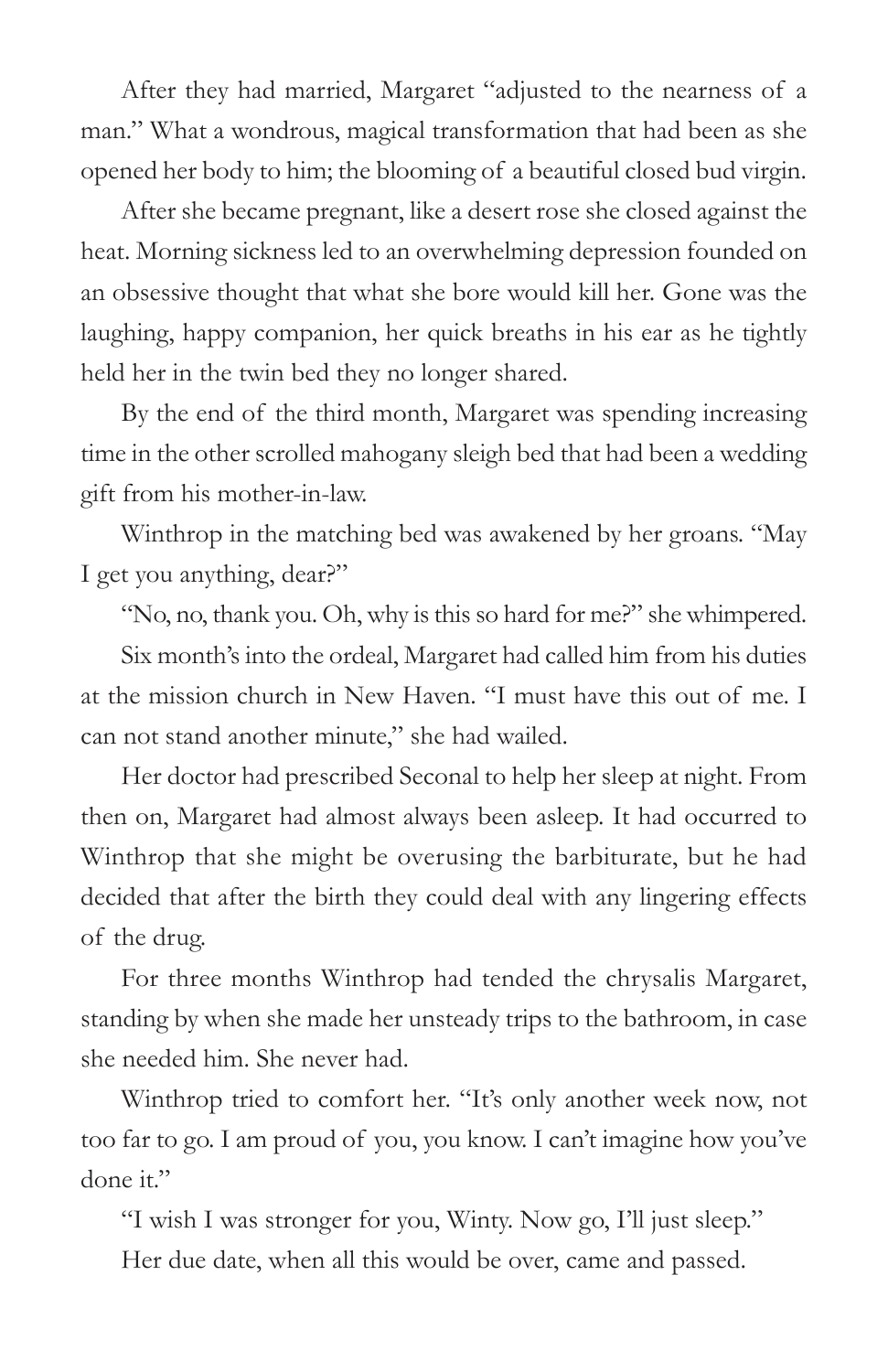Winthrop mentioned to Doctor Kepler that Margaret had been taking pills six times a day.

Kepler sounded stunned on the telephone. "But she was only to use them at night, only when she absolutely could not sleep. You must take the medication from her."

Winthrop removed the pills from her bedside and found three more full bottles of Seconal from doctors he did not know in the bathroom medicine cabinet.

The next day, Margaret was a screaming, complaining aggravation of resensitized nerves. Three fruitless trips to the hospital, two weeks after her due date, her agony reached a point where something had to be done.

Again drugged, the ordeal dragged on for another 46 hours until the bellicose pregnancy concluded in a Caesarean delivery of a small and lethargic baby with barely the strength to make spastic movements.

Winthrop saw no reason to argue with Margaret's postpartum words, "Never again."

"It is an amazing thing about birth," Dr. Kepler said to him outside her hospital room. He was a charming man, their age, who behaved older with the assurance of routine and experience. "Can you imagine going through that and ever having another child? You put that little baby in a mother's arms and the slate is just wiped clean. We men have no idea."

Winthrop had an idea. "I don't believe my wife shall ever want to have another child. Is the baby healthy? I mean because Margaret took so much medicine."

"The baby will be fine. You watch. In a couple of years, she'll be running around the yard and you'll never know that there was ever a period of slow growth."

They named the child Prudence. Margaret's health if not her figure returned slowly. She did not ask for more drugs and he did not find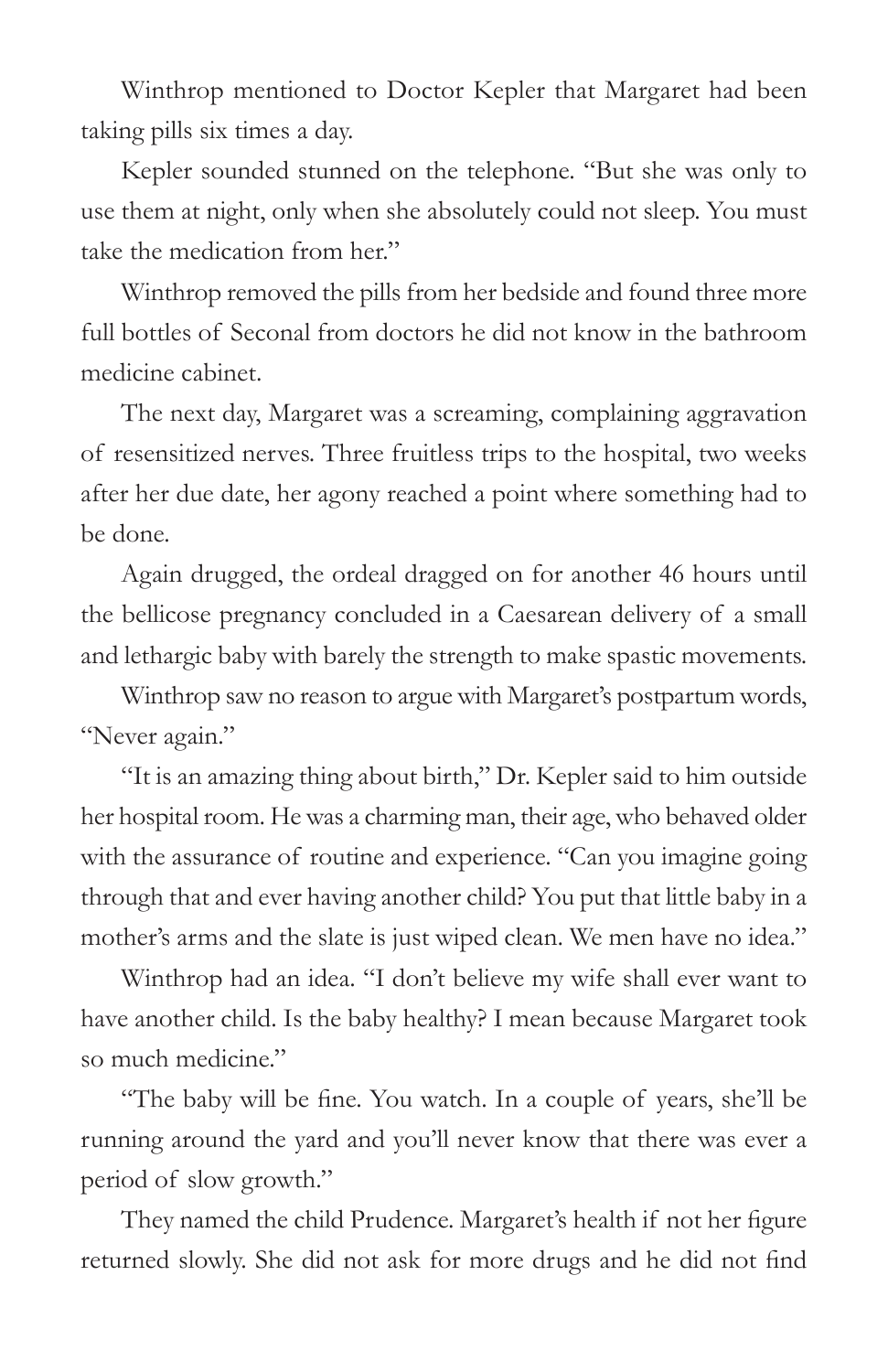evidence in the house that she had returned to her bad habit.

They lived in a poor part of New Haven. His vicarage had only recently come into the status of a mission church. Their living quarters were comfortable. He served his congregation well. Margaret's recovery continued. Three months after the birth, she began to assume her duties as a minister's wife, working in the church with the women's auxiliary group.

Winthrop told himself that it might take longer for her to resume all her duties as a minister's wife. Four months after the baby was born, Margaret had still not "adjusted to the nearness of a man" that which had been their private code for intimacy.

As they read in the small living room after Prudence had been put to bed for the night, he raised the subject by saying the doctor wanted to speak to them about "something."

She sighed and put down her magazine as if waiting for him to be more precise.

He struggled to mentally untwine his proper thoughts of the duties of a Christian wife from his lustful longing for the woman who had reached down to take him into her and had mewed with pleasure as he sank into bliss. "Margaret, I know that you had a bad time with the birth, and I support you in not wanting to have more children, but life goes on, and we should really try to find some way to continue."

"To continue?"

He rose from his chair and took her hand. "The doctor says that there are ways that you can again adjust to the nearness of a man without becoming pregnant."

Her resistance was conveyed with lowered eyes and a tone of a parishioner who has come to explain why there is nothing that she can do. "If you force me I shall comply with your wishes."

"I shall not force you to do anything, my love. Let us just listen to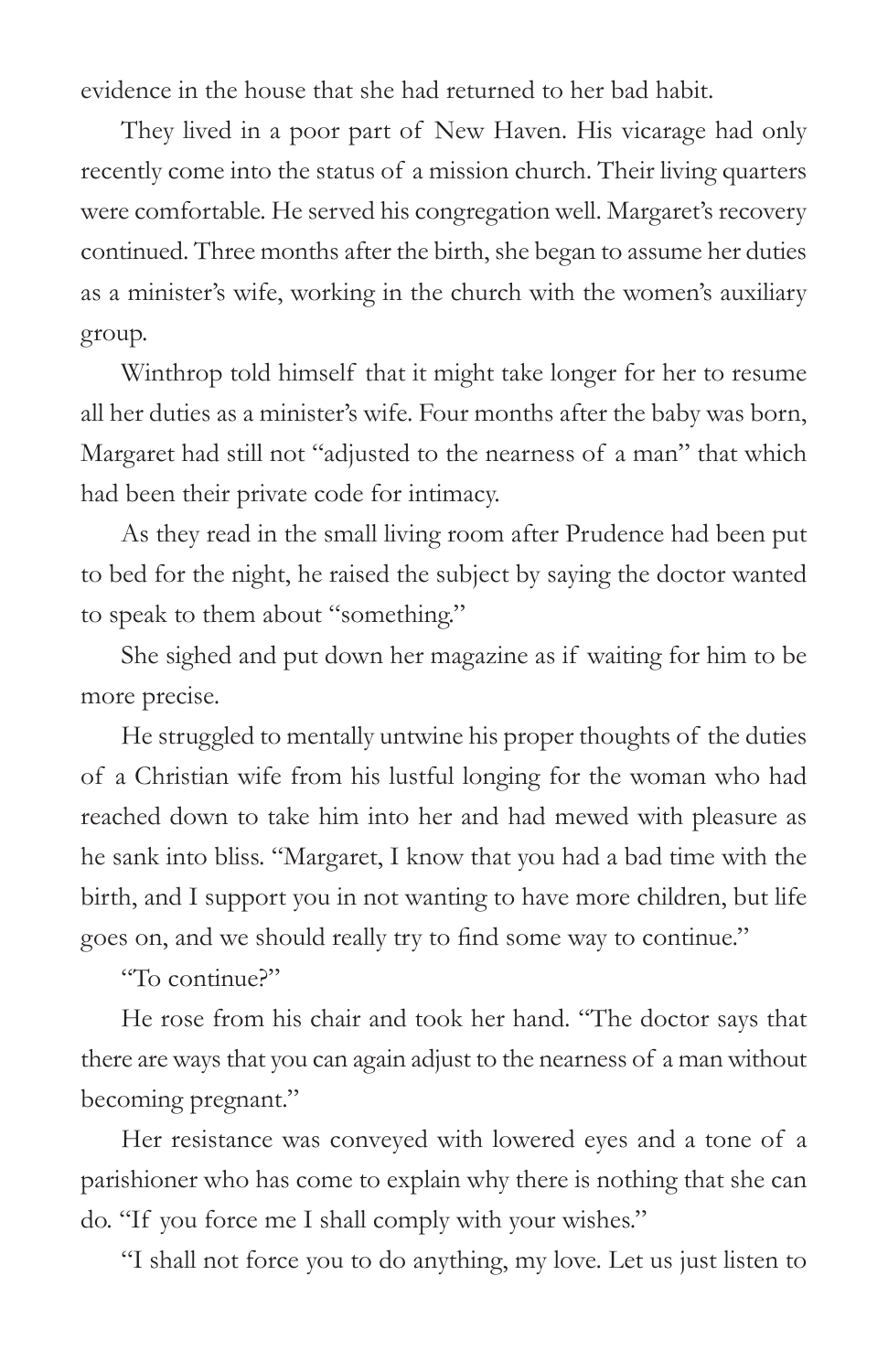what Kepler has to say, shall we?"

Behind Kepler's desk was an anatomical chart pulled down from a roll set above a credenza. He gave them a simple lecture on the human reproduction system removed from filth and pornography by cut-away drawings of organs, their shapes surrounding blue arteries, white bones, gobbets of unknown function and striations of muscle.

With each birth control device he described the doctor mentioned what percentage of failure might lead to conception. He concluded with sterilization, a vasectomy for Winthrop or a tubal ligation for Margaret.

Winthrop noticed that Margaret nodded grimly at even "two out of a hundred."

He asked, "Doctor, is there some way that we can be absolutely certain of not having another child?"

"There is a hysterectomy, where we remove the uterus. But that is a radical procedure that we normally only perform if a woman's health is threatened or she is having symptoms where that is a problem."

Winthrop thought that he could convince Margaret to have the procedure but was bothered by a doubt that even zero possibility might not return her to his ideal of a willing and eager partner. "Do you remember in the hospital mentioning how women, I think you used the term, 'wipe the slate clean?"

Kepler nodded.

Winthrop was aware that he was embarrassing Margaret, but persevered. "Is it possible for that not to happen, and for a woman to be so afraid, to have such vivid memories that ah, certain, ah, inhibitions make her exceedingly uncomfortable."

"I think I understand what you are saying. Perhaps, Margaret and I should speak alone for awhile."

Winthrop returned to the waiting room where he sat with two pregnant women. He kept his expression friendly, hiding why he was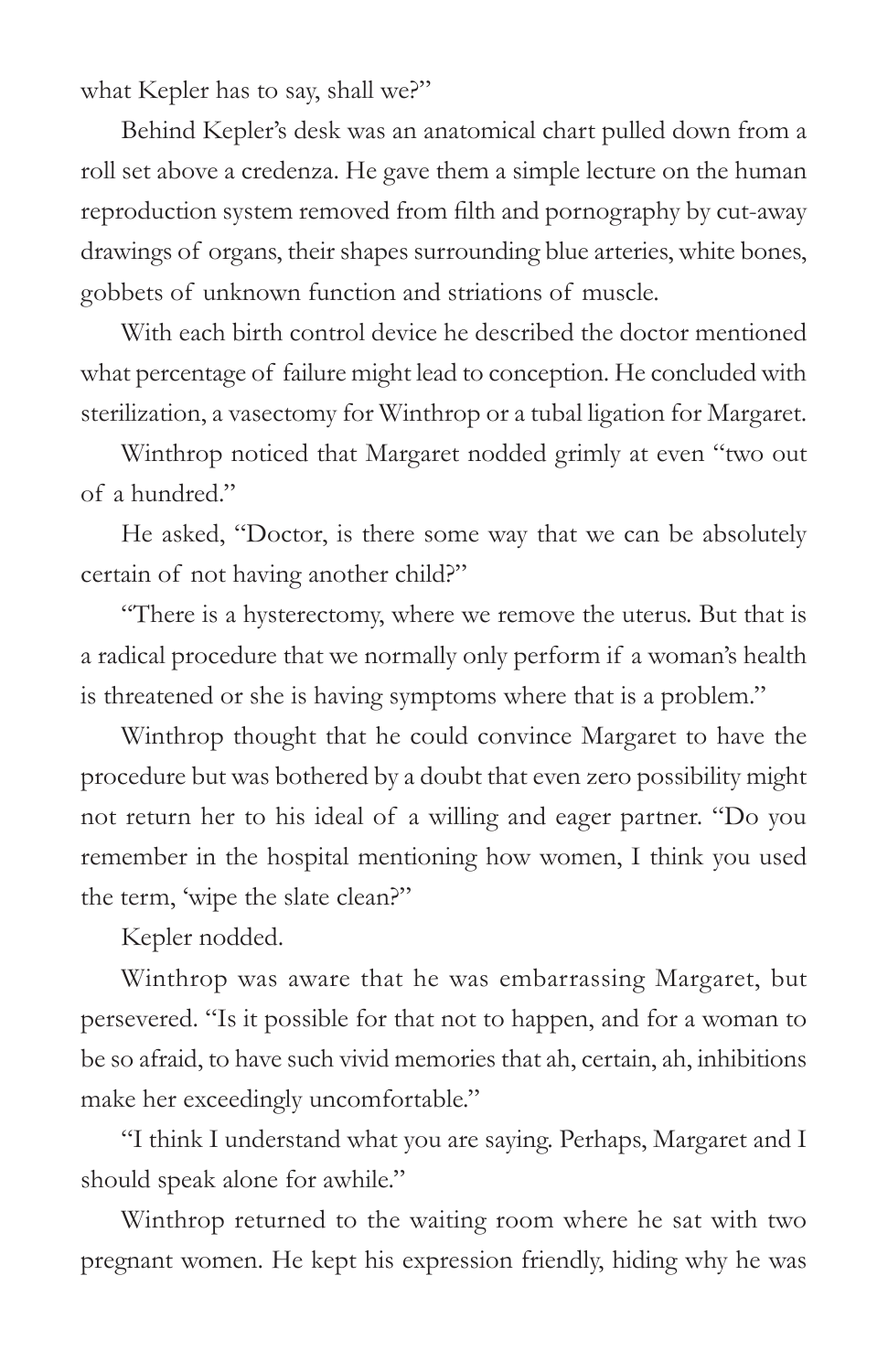there.

Ten minutes later, Kepler called him back into his office. Margaret was hunched over slightly, her eyes red and tearful.

"I've contacted another kind of doctor who might be better trained to handle this type of problem."

Kepler did not mention psychologist, nor did the man they met the following week ever state outright that they were dealing with was a mental condition. In an office furnished like a combination of study and abstract art gallery, Dr. Loyst suggested that Margaret change her role, put on a negligee and attempt to "seduce" Winthrop.

Margaret was out the door as if leaving a house of ill repute. When Winthrop hesitated to follow her, she turned with an anger in her expression that he had never seen. "Are you ready?" she demanded.

He knew then that no form of birth control was ever likely to return the woman he had come to love and desire in the days before the conception of Prudence. He might as well have been a Catholic. \* \* \*

For five years Winthrop kept a box of prophylactics hidden in his toiletries, the classical warrior inspired cover a talisman to charm with unspoken magic.

One night, without knowing why it was that night exactly, he lay awake long after Margaret had gone to sleep. As if in a dream, he rolled one of the moist rubber sheaths over his full and demanding erection. His mind was a jumble of words and arguments. "This is going to be a new start," he prattled as he came to her bed, pulled off the covers, pushed up her nightgown and swiftly removed her panties.

She awoke, screamed, and tried to push him away just as he was on the verge of entering her. "Margaret, Margaret," he cupped his hand over her mouth to stop her hysteria. "You'll wake Prudence."

So urgent was his desire that he was done in a few rapid thrusts. He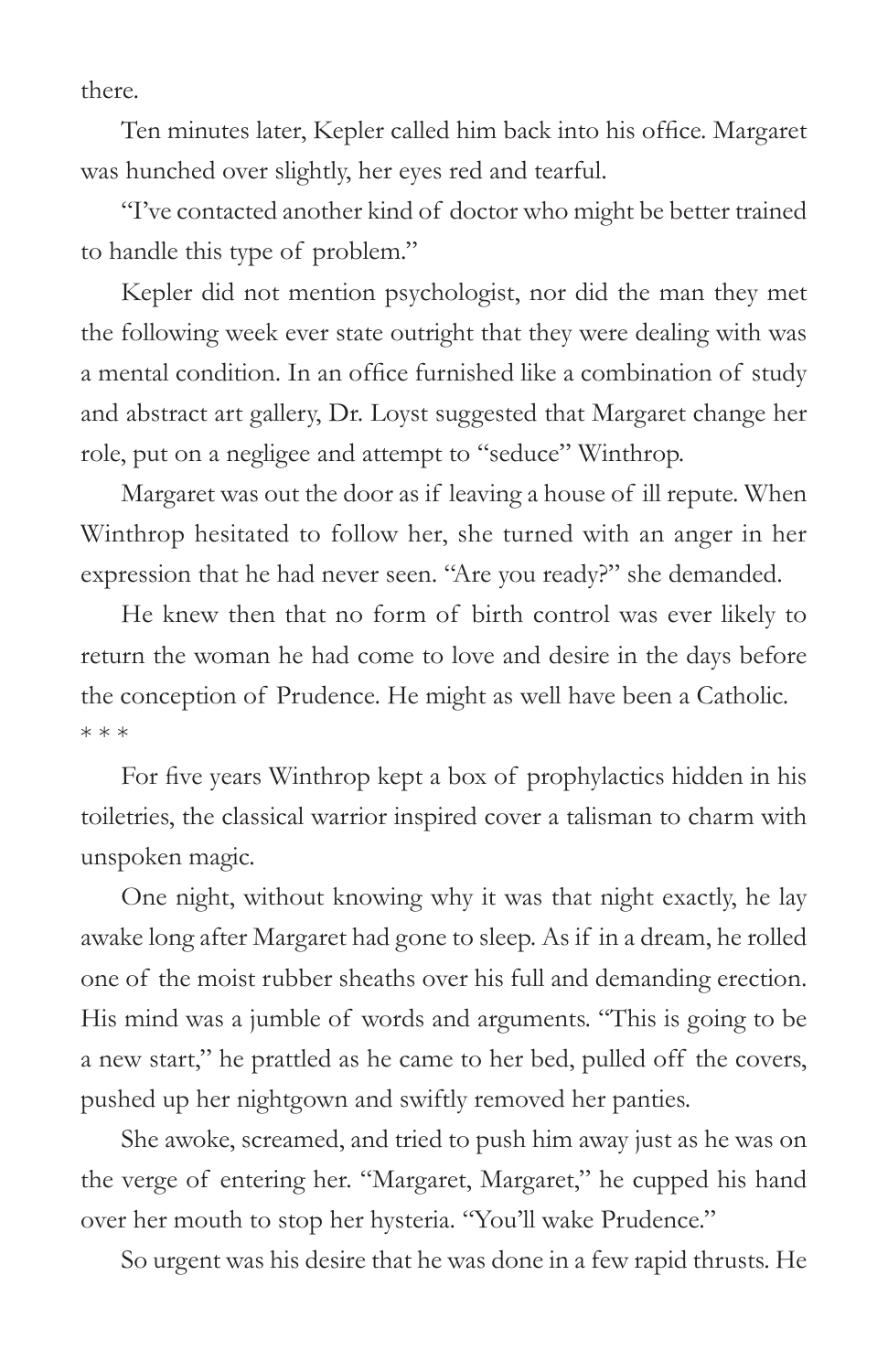sank on her, the long desired bliss giving way to bad thoughts of what would be the result.

He was aware of her beneath him, stiff as if awaiting a blow. He shrank out her and stood beside the bed. The air was cool on his naked penis. He looked down and wondered what had happened to the Trojan protector.

Margaret rushed to the bathroom, packed and took Prudence from the house without a response to his hastily expressed explanations. After she was gone, he found the pale balloon, its head full of his seed floating downward in the toilet and figured that transported there, the prophylactic had performed its function.

In the morning, she had not returned to accept his apology and reassurance. His day's work completed at the church, he returned home with anticipation that she would have, out of her love for him, found forgiveness. Perhaps now, after this poignant demonstration she would come to understand the power of his desire. It being Tuesday, he expected to find meat loaf, mashed potatoes, corn, white bread and butter set upon the Formica kitchen table.

She and Prudence had not returned. He accepted an invitation– "if it was not to late to change his mind," from an elderly parishioner down the street. Returning home at nine o'clock slightly intoxicated by the glass of good port that he had accepted, he found the house dark and was forced to admit that he would have to go to Margaret to bring her home.

He called the comfortable rectory in which the chief priest of St. Mark's was housed.

Reverend Whistler, his father-in-law, childhood priest and role model answered. "Yes, they are here."

"May I speak to her, please," Winthrop said with a mature, Yale accent, British influenced clip to his words.

"I doubt very much that she would accept your call, Winthrop."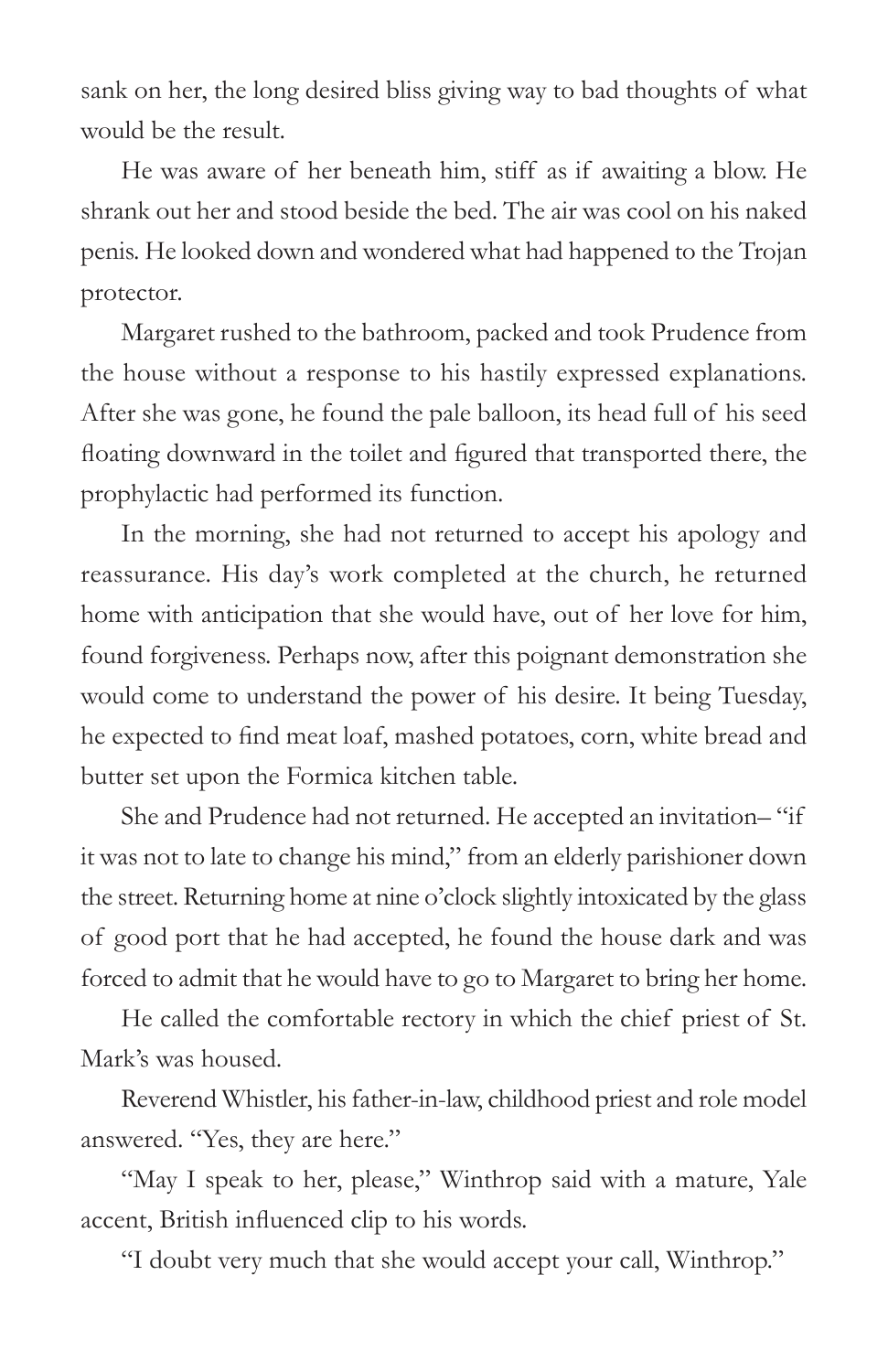"Yes?"

"She has spoken to me of what transpired between you, and I must admit that I do not comprehend fully what I have heard."

"Comprehend, yes. Well, ah, certainly an unfortunate misunderstanding. Perhaps, if you permit me..."

He knew that he had blundered but before he could correct himself, Reverend Whistler said, "It is not for me to permit or deny."

"Yes, of course, I did not mean that."

Without knowing more about what Margaret had told him, Winthrop could not think of how to ask for his understanding."You say that you did not comprehend what she told you, perhaps..."

"Margaret says that you have abused her." Whistler's tone was so cold and convinced of his guilt that Winthrop felt accused of perversion.

"Abused you say?" He managed to sound incredulous.

"Yes, most cruel and despicable abuse."

"Well, yes, I mean if such a thing were true."

"You ask me to doubt my daughter?"

"No, No, of course not. I mean really I haven't, I'm incapable of, you know, abusing her. I love Margaret very much, as you must know. This is a terrible misunderstanding. Perhaps, I should come over and..."

"That is between you and Margaret," his father-in-law interuptted him. "If you would like to talk to someone about it, I shall be in my office tomorrow at 10:00 o'clock my usual visiting hours."

Though couched in the words of an invitation, Winthrop felt summoned.

He sat uncomfortably in Whistler's outer office with the usual mixture of parishioners with problems, surrounded by the heavy dark wooden furniture that he had hoped would be his some day. He was admitted to the inner office by Whistler's secretary, a woman he had known since childhood.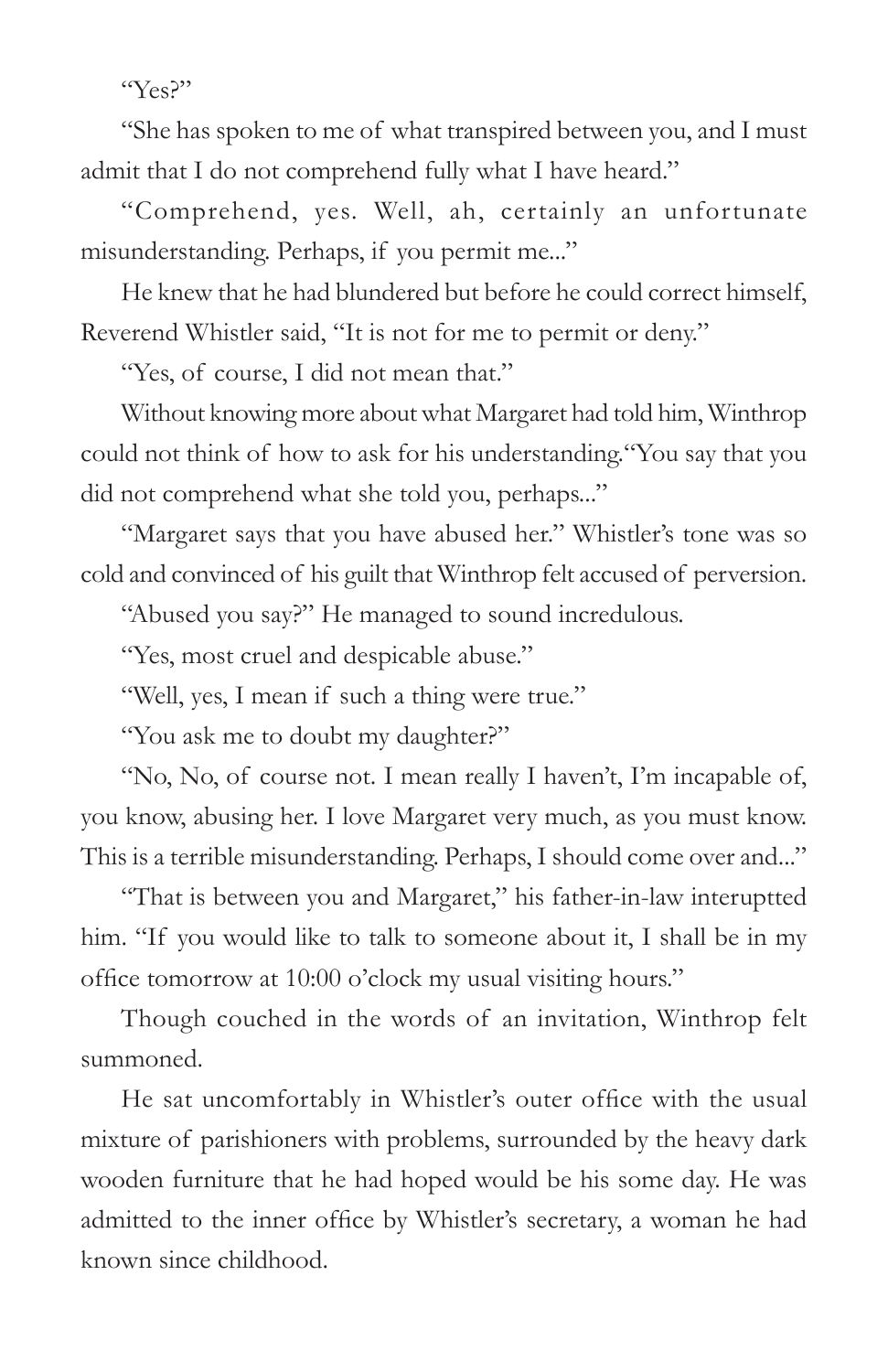The Reverend James Whistler had a large head padded with red flesh and styled white hair. He treated Winthrop as if he was a wayward parishioner, maintaining a detachment from the fact that they were talking about his daughter. Perhaps, Winthrop thought, this is a technique that I should remember, for it makes me better able to freely discuss my problem. But then he could not imagine how he would behave if Prudence's future husband should come to him in similar circumstances.

"I want you to know that anything you tell me here will be held in confidence. I will do my best to listen as a minister, not a father..." the reverend smiled slightly.

Winthrop wondered if at such a strange moment he was making a pun at the juxtaposition of minister and father.

"I am not here to judge you, rather to offer succor, the source and limits of which we are both aware."

Winthrop adopted his father-in-law's detached perspective to the point of phrasing in the second person, "You wake and feel a pressure. It is a act sanctioned by holy bonds. In your dream-like state do you consider propriety or are you overwhelmed by the love for her who is your wife? Yes, your mate has not consented for a long–a very long time, and yes conversation, perhaps counseling should have been undertaken long ago, but you don't think about that. The passion is real, the need to love, to feel love lifts and delivers you to where but for a, how shall I say, unfortunate and unnatural fear there should be welcome and understanding participation, without question or doubt that you should have every right to be there."

The narrowing of Reverend Whistler's eyes and the reddening of his jowls alerted the dismayed Winthrop that he had been hoodwinked into revealing the exact nature of his problem. He realized too late that Margaret would never have spoken to her father of the details of her alleged "abuse."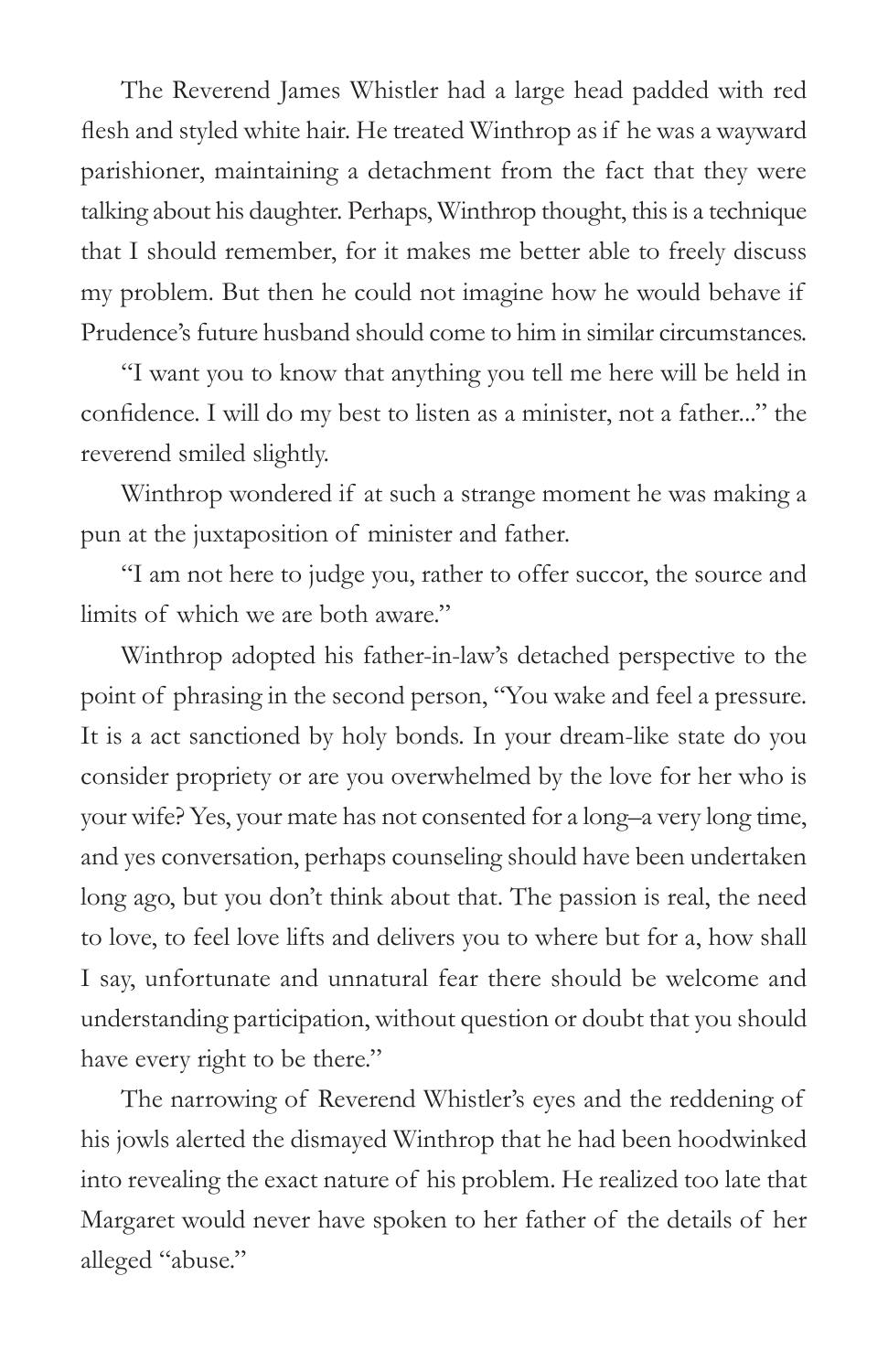Winthrop endured a long pause, as if waiting for a judicial pronouncement.

Whistler exhaled strongly as if expelling a noxious gas from his lungs. "I offered you relief, thinking to provide counsel from that greatest store of wisdom that we both serve. However, I find myself at a conflict of loyalties which I can not resolve in any other manner than to remain true to my child. I apologize if I have deceived you, for I truly thought that I could be non-judgmental. I find that I can not."

"But you must understand, that I didn't...take her. That would be impossible in a marriage."

His father-in-law frowned and Winthrop felt the spider's web spinning around him. Further panic would lead to discussing his rape of Whistler's daughter.

"That would be a point of law to be debated by those with training other than ours. I speak now as Margaret's father. I ask that you do not bother her. I shall pray that she will forgive you, for we have another generation to consider. Prudence should have the blessing of a home with both parents. Perhaps, if she asks, I shall attempt to counsel Margaret but for now, I must tell you emphatically, sir, that she has no wish to see or speak to you."

To be called, sir, by Reverend Whistler was a paralyzing sting. Winthrop felt numb.

Whistler stood from behind his large wooden desk and moved towards the door. Winthrop obediently followed.

The Reverend fat, thick hands were grasped tightly behind his back. His cheeks were flushed. "Have you ever thought about requesting placement in a foreign mission? Sometimes a change of scene will break up old patterns. We can better find our way."

"I had not, but I'll pray on it."

Outside St. Mark's, Malvern was going through the change that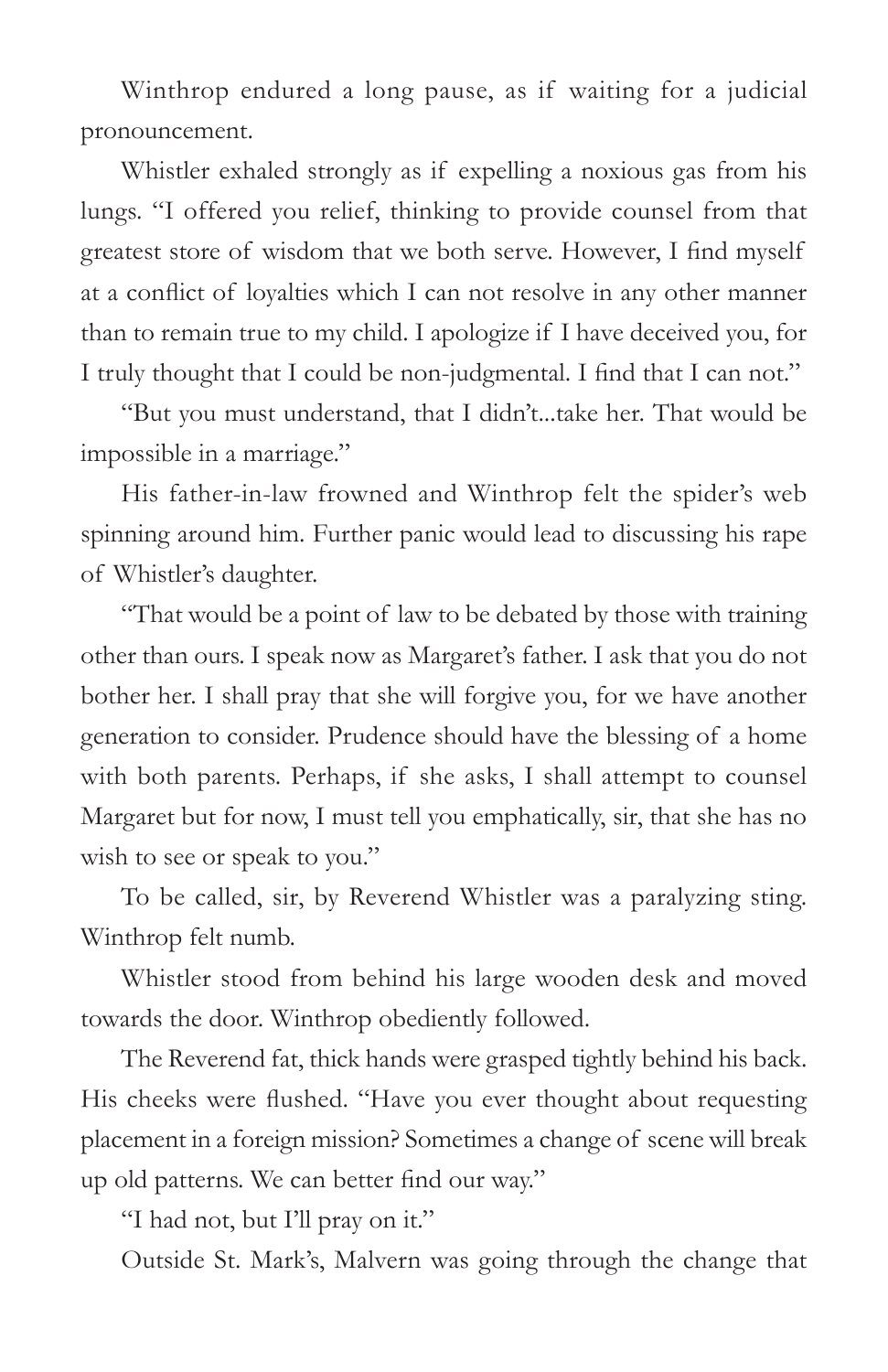occurs at the end of summer when the students arrive at the Academy. The shared frontage on the village green was crowded with station wagons, packing boxes and cases. Greetings and farewells wavered over the town square with overheard bits of excitement and sorrow. Was he no longer worthy of Malvern? Is that what Reverend Whistler had meant by his suggestion? Did he mean that Margaret and Prudence should go abroad with him or wait in one of the old whaler's houses with the narrow walkway on the roof, the widow's walk, to await his return, if he ever did return?

Margaret would never want to move far away from her parents. No, the instruction clothed in advice was to move abroad, alone, somewhere distant and dangerous, to ecclesiastically fall on his sword.

What if a rumor spread that he had violated Margaret? Who would come to his defense? Was he to be ostracized from all that he had known, evicted into a terrifying uncertainty for having relations with his legal wife?

He paid a habitual visit to his parent's store. Mr. Rossono, the old fat Italian, working among the cracked ice and fish greeted him with gusto as a returning prodigy. How much longer could Winthrop expect to be honored if he stayed? An announcement that he was leaving for Africa or Asia would cover so much.

Given his poisoned state of mind, he might have even told his parents of this plan. He was saved from this pronouncement when Rossono told him that Winthrop's parent's were at the bank. Winthrop nodded and hurried back to his car.

Words, words, where were the words? The words that he used so well to explain the lessons of the Scriptures to the strangers who sat in his office and confessed true sins. Where was he to go? To whom could he confess and be absolved of his sin? But what sin? *"Give not thy strength unto women."* He had been a faithful husband, perhaps guilty of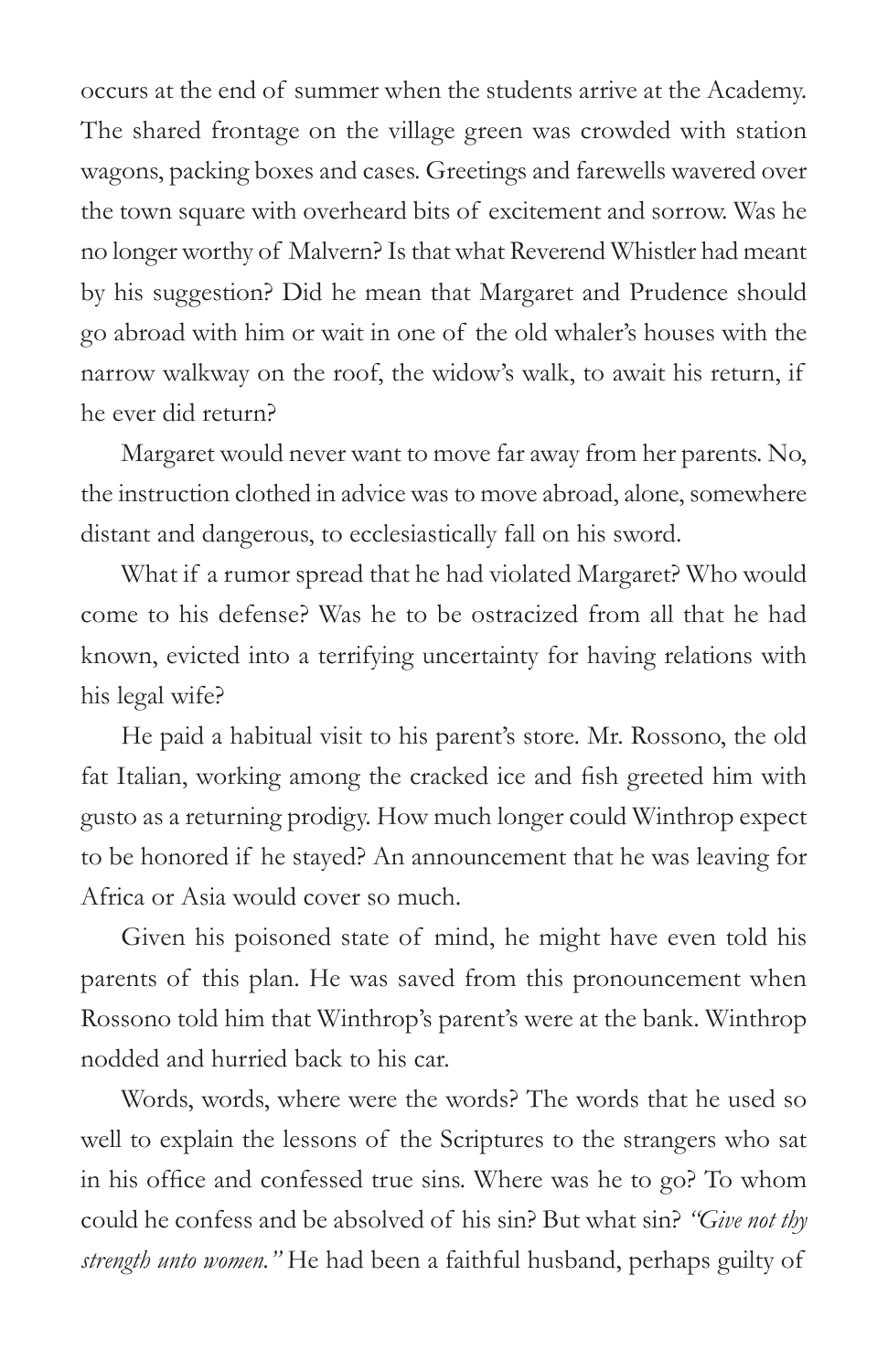lust, but lust of wife; nowhere was that discussed or condemned–"... *but she that maketh ashamed is as rotteness in his bones*."

He had committed no sin. This was Margaret, her disobedience to the laws of God and nature, her betrayal of him. He must not flee. She would be lucky if he ever forgave her. He would be patient, let her realize the wrong and find her own path back to him. Perhaps then he would take her back.

The little house where he and Margaret had spent so many quite peaceful, self-assured moments became his Gethsemane. His moral dilemma was heightened by a sense that it did not matter how wrong she was. If Reverend Whistler found his actions unworthy, subject to legal consideration, then others might discuss his deeds in a similar context. Who would come to know? How would they hear of his alleged crime? How would he defend himself against varied and unidentified accusations? He could barely imagine the words to speak of what had happened in a private, protected conversation much less a public defense.

The coming to her when she was asleep, not asking or waiting for her to awake, placing his hands over her mouth. Yes, these actions if told in vindication could be made to sound as if he was a rapist. She must not betray him. She must return home immediately, before she spoke to anyone else of this. They would move. For the sake of both their families, they should resolve their differences distant from the judgments of so many who knew them.

But how could he reach her? The act was irrevocable. She would never trust him again. Could he count on her discretion? Reverend Whistler was bound by his oath to maintain the confidence of what he had told him. She would not disgrace her family with gossip. The temptation to argue, to plead was irresistible. Where was his strength?

He reached for the telephone only to draw back. To call her would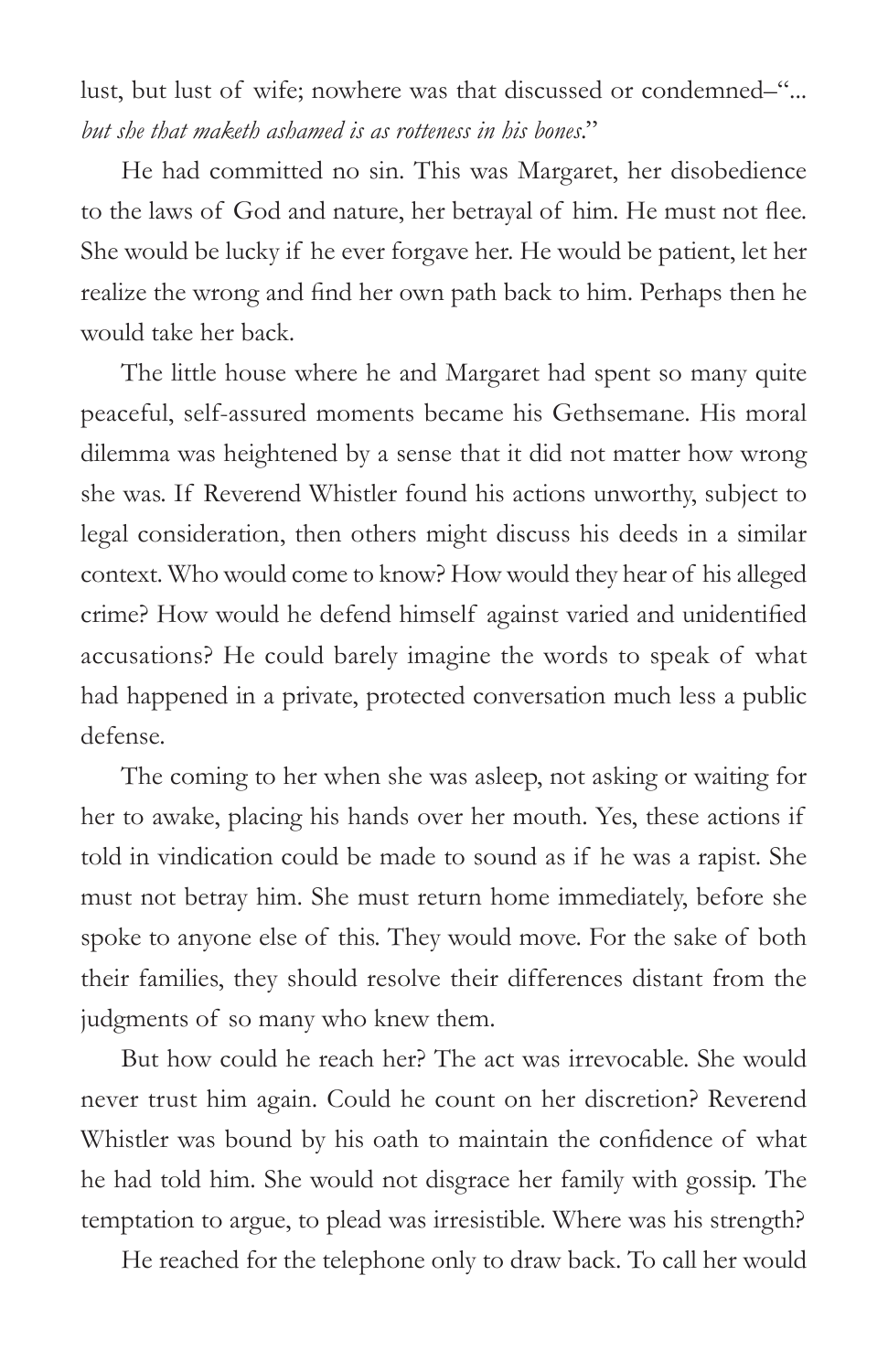be to disobey her father. If the reverend thought that Winthrop intended to defy him, he might bring the matter before the archbishop, seek a letter of dismissory on a charge of immorality.

Winthrop's hand trembled as he telephoned the rectory.

The reverend answered.

Winthrop did not speak, feeling criminal, perverted.

"Hello?" Whistler demanded twice before hanging up. Winthrop was irrational, certain that Reverend Whistler had identified him. Silence had not hidden his weakness.

\* \* \*

Two months passed. Winthrop fought a day-to-day, sometimes minute-to-minute struggle not to call or attempt to see his wife or child. They had not contacted him. Inevitably, the gossip spread in his parish, in Malvern. He carried himself with a tight, ironic smile. Pity, reproach, condemnation and questions were reflected from the shell of his determination to never again be the one who revealed what had happened.

To those who asked including his mother and father, he replied, "We are having problems that I do not wish to discuss."

One Saturday as he was preparing a homily to give the next day on the strength and blessing of family, he was buffeted by waves of anger that swamped him in self pity. What right did she have to do this to him?

He drove the old Ford to Malvern. As if guided by providence he saw Margaret and Prudence walking across the lawn before the Academy. He was surprised at the deep feeling of sorrow and longing that opened inside his stomach at the sight of his six-year-old daughter. He smiled with joy. His sandy curly hair caught in a strong gust that seemed to blow Prudence towards him as she ran across the lawn.

"Oh, Daddy."

He nearly wept to hear the passion of his daughter's utterance of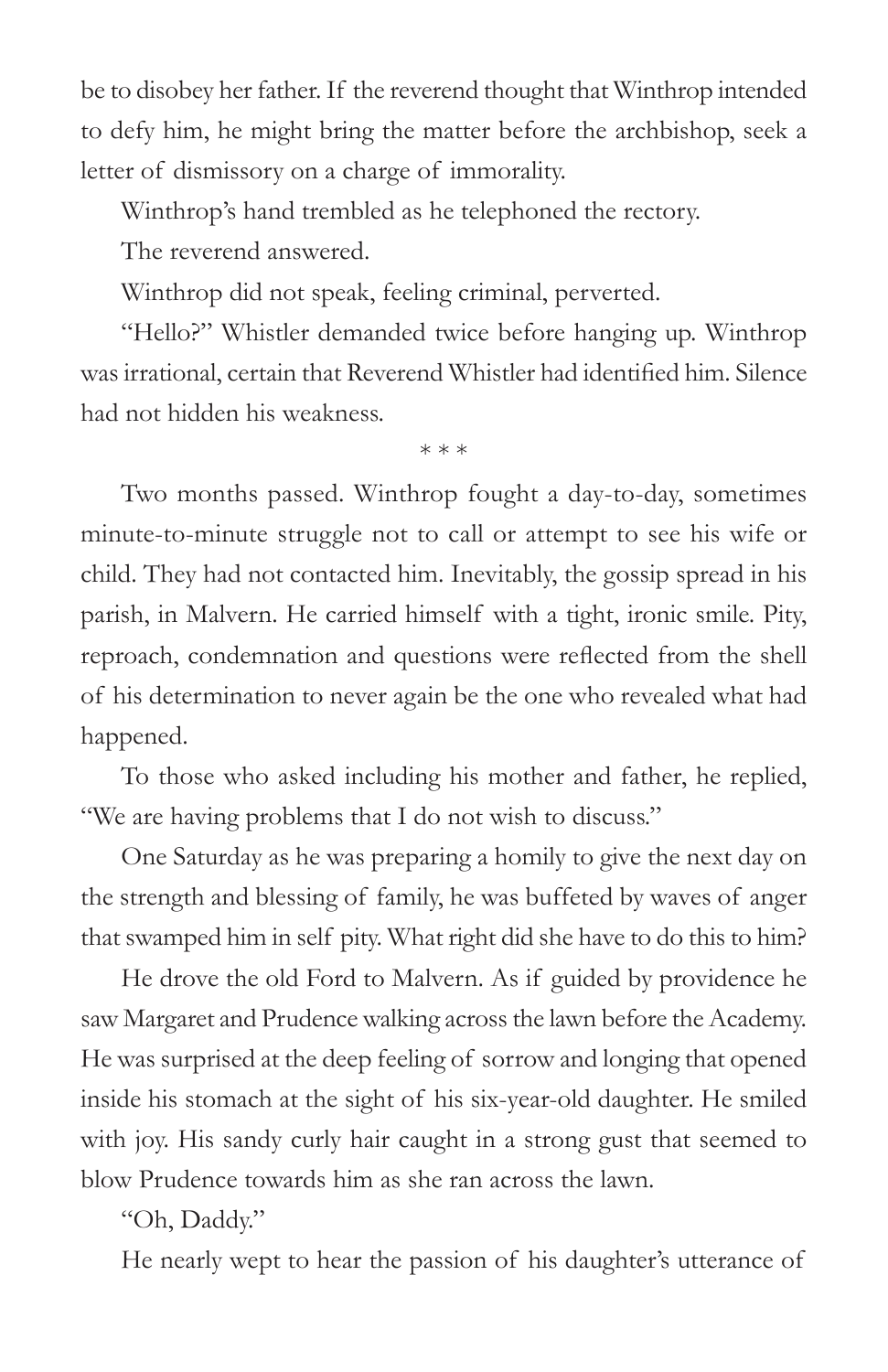relief as she tightly hugged him. He stayed on his knees so that Prudence could continue to hold him. A glance at Margaret's hostile stare told him there had been no pardon. Before he could offer the apologia he had mentally rehearsed to the point of obsession, she said, "You are to blame for what I must do."

She pulled Prudence from him, across the lawn. He did not chase her, arose to one knee and called softly, "I'm sorry."

Prudence turned and looked back at him from beneath her small taut arm encased in a blue felt coat.

\* \* \*

He was surprised and hopeful the next night when he heard Margaret's voice on the telephone in the living room.

"Winthrop, there is some place I must go. I want you to pay for this."

"Margaret, I want you home." All the longing for her that he had felt the past months caused home to tremble on his breath.

"I have made all the arrangements," she said. "Pick me up Wednesday morning at nine-thirty in front of the RKO. Good-bye." She hung up.

The rendezvous in three days incited him to renewed diligence to perfect his arguments on why they should reconcile. The speech constantly played in his thoughts and when he was alone was expressed in spoken rehearsals. He practiced and fretted over the right balance between contrition and the detailing of the moral behavior of a dutiful wife which he reinforced with Biblical, classical and folk adages.

She was waiting beneath the guady overhang of the entrance way to the movie theater. The day was gray, rain-threatening. She moved slowly and unsteadily to the car. He hurried to assist her with a polite touch on the elbow.

She carried a small bag.

He tried to appear chipper, even humorous, as if this was a date. She grimly handed him a New Haven address in her handwriting on a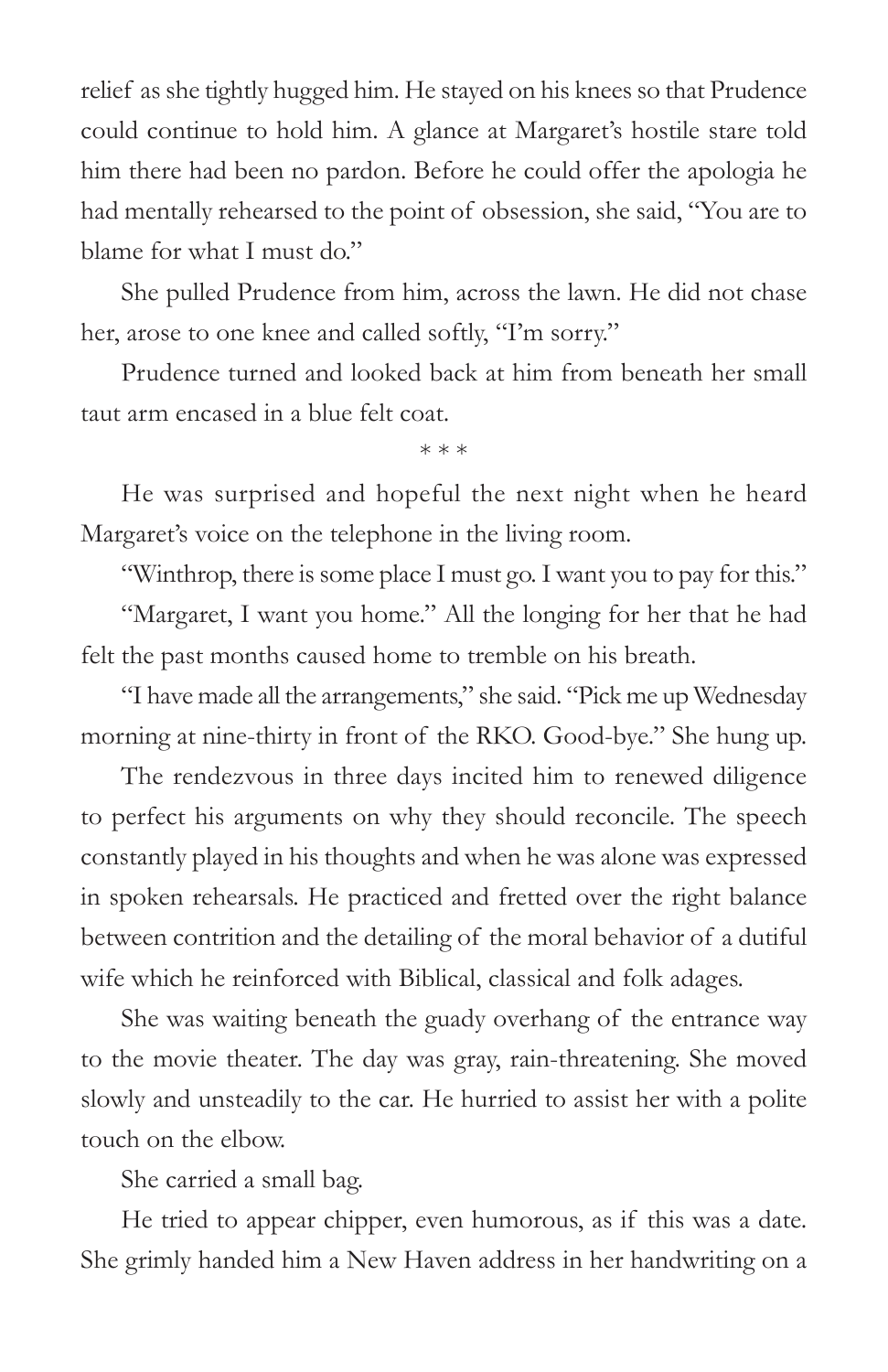torn scrap of St. Mark's stationary.

"Shouldn't we get Prudence?" he joked.

She closed her eyes and he thought her ill. "Are you all right?" he asked.

"Go, just go," she flicked her hands forward.

As he drove, he began the performance of his life. "Margaret, I want to say two things. The first is to apologize and recognize that I have indeed wronged you in a way that is most unfortunate. However, it is also subject to facile..."

He had debated the use of facile or easy, settling on the former because he did not want to infer that anything about this had been easy.

"...misinterpretation and I feel compelled to offer a defense. Not to those who would misunderstand, but to you who, whether you realize it or not, share so much, have so much at stake in this controversy that has shattered our hearth"

He glanced at her to ascertain the impact of his words. The Margaret that he had courted had a poetic nature. This drowsy, unkempt version called for more literal expression. She stared out the windshield with half-lowered eyes. The recognition of the state worked into his consciousness. She was taking the pills again.

He might as well have been back in his living room, practicing, imagining her responses, but he persevered.

It went beautifully, as impassioned and well thought and delivered as if his best sermon. At times he spoke softly, raising his voice oratorically to emphasize a profound point. He calmed himself and like a jazz virtuoso began to vamp, improvising variation on themes, growing giddy with the intoxication of his creativity.

He loved and honored her as no man would. Never again would he do anything to her or with her without her full participation and consent.

She appeared unaffected, continuing to passively view the rain-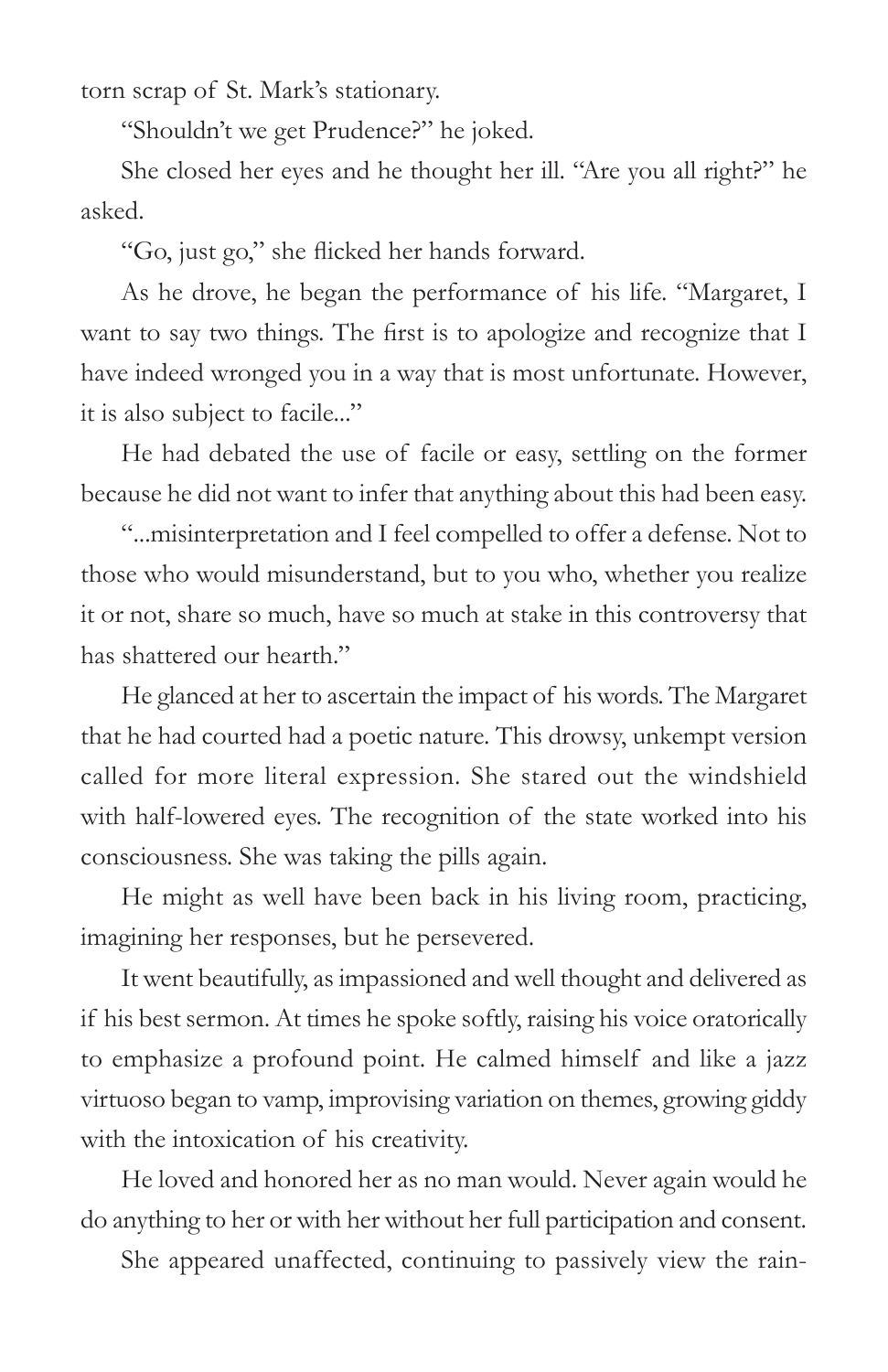streaked windshield.

When he reached what he had planned to be the most poignant part, where he apologized for the sin that every man carries, a waiting beast within his loins, he reached out and seized her cold, damp reactionless hand.

Now he argued for their souls. "I admit my own blame, I swear to you that it will never happen again. But who are we to argue against the will of God that we be man and wife? Let us make the best of our time together on this temporal plane to further the glory of His name."

A mocking perspective saw him pleading like a radio preacher asking for money. "I would gladly trade my life to absolve my sin, but do not let me die unrepentant in your eyes. Just say that you forgive me." For the first time he wept.

Still, she did not react. What more could he say? The drug controlled her. He was shouting through a thick chemical wall.

"What do you think about what I said?" he spoke loudly as if she was deaf.

"I wasn't listening," she replied in barely a whisper.

He was surprised by his fury, excused it as the product of scorn for that which he had prepared with such effort. Then at concern for her fitness to be the mother of his child. "How long have you been in this state?" he demanded. "Who is taking care of Prudence?"

She was silent.

The fury boiled within his chest and he seized her upper arm, pushing her, then pulling her back, screaming, "Listen to me! I'm right! Can't you see that I'm right in this."

They had stopped at a light. She leaned against the passenger door and looked at him with narrow eyes, lax lips, pale complexion. "You're a beast," she said as if the words had been caught in her chest since the night he had come to her bed.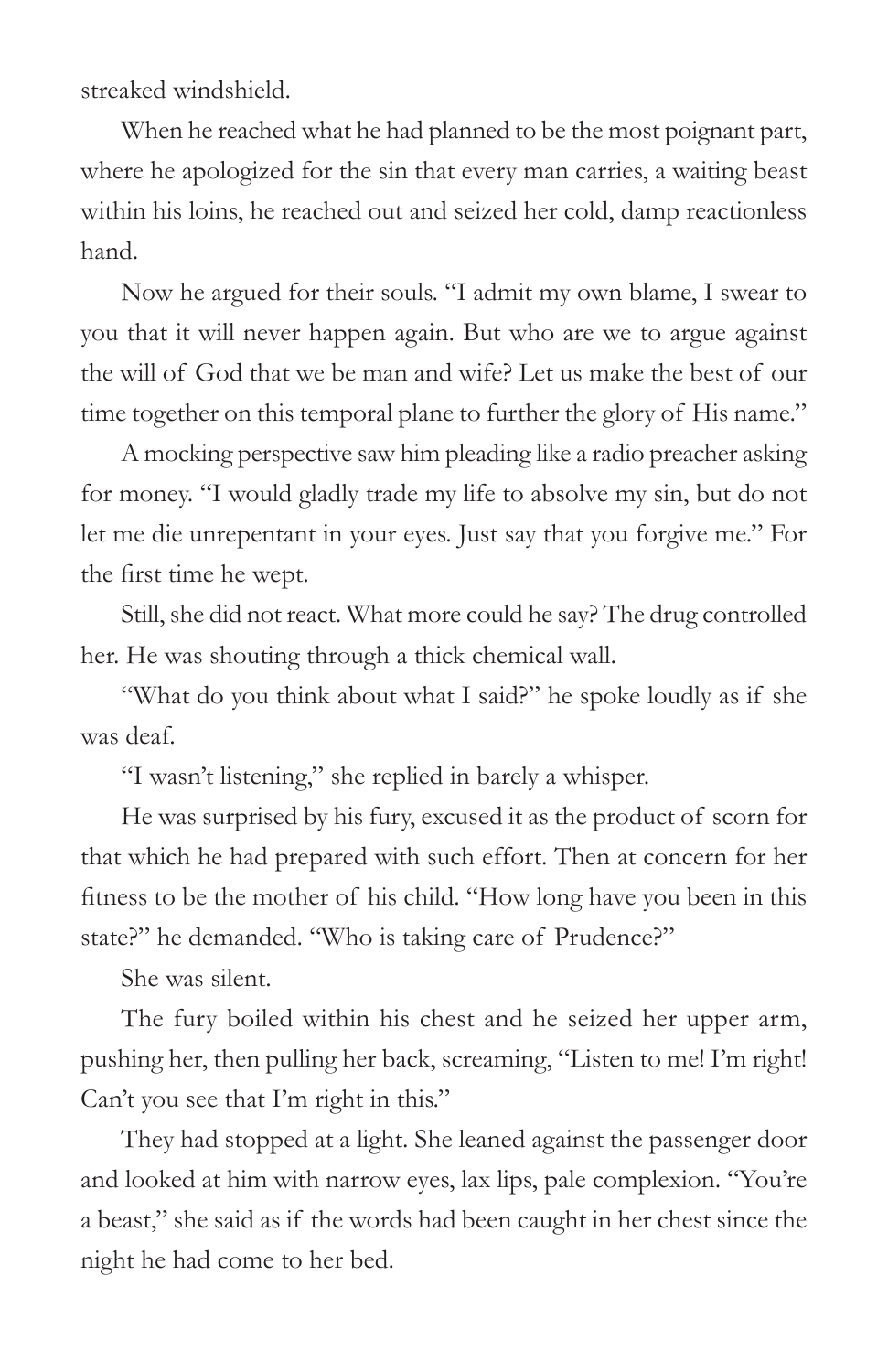He stared at her in shock. How would God, the merciful judge of us all, see them? He, a man who had devoted his life to sacred truths, arguing for the soul of a drug addict who was the mother of his child. Of course he was the one who was right, but he must be humble. He looked back at the road. "Forgive me, Margaret. I only ask for your forgiveness."

The all-reaching bliss that had made him love the church filled him. He was absolved. If she persevered in her path away from him, he would feel no blame.

She pulled herself to a more erect position. A trickle of drool rolled from the corner of her mouth. She clumsily wiped her face with the back of her hand. "Do...this easy for me? No more words. Made my mind."

Let God judge their silences, his contemplation, hers the dropsy of a pathetic drug addict swelling against consciousness. He examined his inner being, calmed and focused as if to produce the more perfect resonance. He would not show another indication of remorse or guilt to her–to anyone.

 They arrived at the address that she had given him, an old house in a part of New Haven similar to his mission. What kind of lawyer would have his office here? She must have the wrong address.

Margaret opened the door and almost fell from the car.

He reached to help her, but she pulled away and stood in the rain swaying as if looking for a familiar sight.

He hurried around the car. She had moved through a broken metal gate up the path of an unkempt yard.

Margaret rang the door bell. A large woman with milk chocolatecolored flesh hanging beneath her arms opened the door. Dark suspicious eyes glanced at Winthrop's white clerical collar.

"I called about the doctor?" Margaret spoke like a drunk trying to keep from vomiting.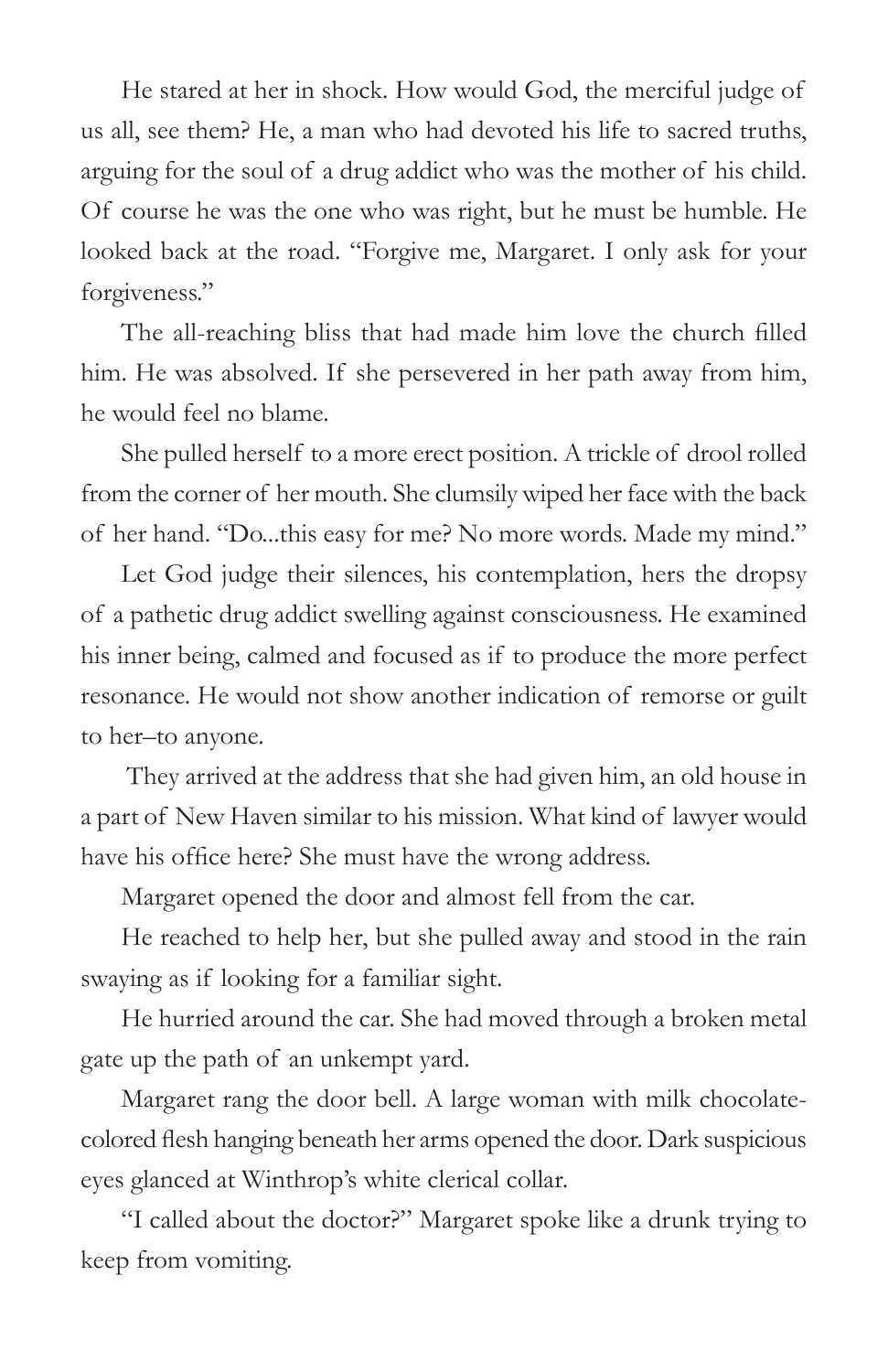"Are you Peggy?" the woman asked.

Margaret nodded and stumbled. The woman and Winthrop moved to help her.

"That's all right, honey. We got you now," the woman said.

In a small office that looked as if it had been created by the addition of a thin white painted wall in a once larger room, the woman introduced herself as Hildy. "I am the doctor's assistant. Do you have the money?"

"I'm afraid we have the wrong address," Winthrop said.

Hildy looked from him to Margaret and back to him.

Margaret removed a white envelope from her purse and handed it to the woman.

Hildy counted out seven twenty-dollar bills.

"What kind of doctor is this?" Winthrop demanded.

Hildy's expression was now clearly one of suspicion.

"Don't pay any attention to him," Margaret slurred, "He's...he's the father. Let's get this over with."

The possibility of what Margaret intended to do caused him to rise in his chair as if he could for the first time see over a previously unimagined level of calamity. But it was impossible. He had taken precautions. How could Margaret have ever found such a doctor? She had transformed into one of the factory girls from his congregation. This was definitely a sin, a mortal sin, besides being illegal. Yet the Council of Bishops had recently held discussions about this, that perhaps if the laws were changed...not like the Catholics...why was he thinking about church policy at a time like this? This was her punishment for him. She wanted him to see this, to pull him down with grasping monstrous arms into hell.

Hildy said, "You can wait here, father, if you would prefer not to be seen."

Speak. He must speak. Where were the words? This was no longer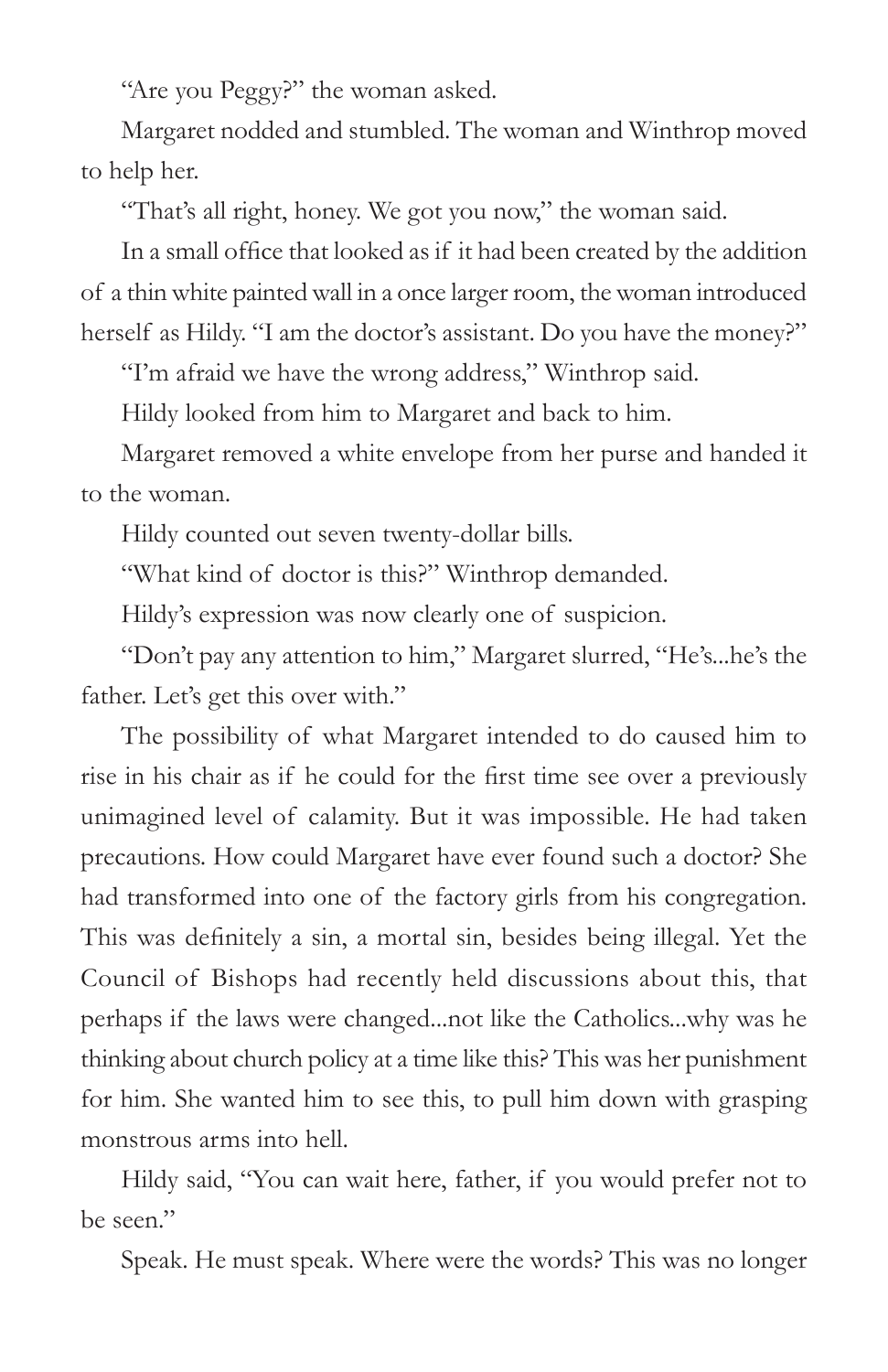about the two of them. Greater, more meaningful, planes and relevance, dimensions were in play. Where was his moral authority, any authority to control her, to stop her?

Past the flimsy partition, was a living room. A long step brought him to Margaret's side. He pulled her to him and whispered, "What do you know about this? Women die."

Hildy waited near, eavesdropping, as if ready to judge them unworthy of the doctor's services.

Margaret drew herself up and with a surprisingly strong voice given her barbituric delirium said, "Damn you, Winthrop. This is your sin I am expunging, not mine."

Shamefully, his reaction was embarrassment that Hildy had heard the accusation.

Before he could respond, Margaret had moved ahead of Hildy, away from him.

He imagined physical strength that would pull Margaret, courage to shout his accusation, to denounce the criminal act. Words like aiding and abetting ...inequity...liability flowed through his mind as through a broken net, no longer fit to catch meaning.

He hurried after her whispering rapidly, "Let me bear this sin in God's eye, Margaret. He will forgive us the thought and plan, but never the deed"

Like Eurydice descending into Hades, she looked back one last time, her doll button eyes glazed by the drug. "I can't go through that again. If you truly love me you should know that much."

At the moment that he sensed a point of contact from which they could discover a shared vision, the plutonian Hildy led her through wooden doors. "That's all right, honey, the Doctor knows what he's doing."

The doors were slid shut by the monster. He was left in a still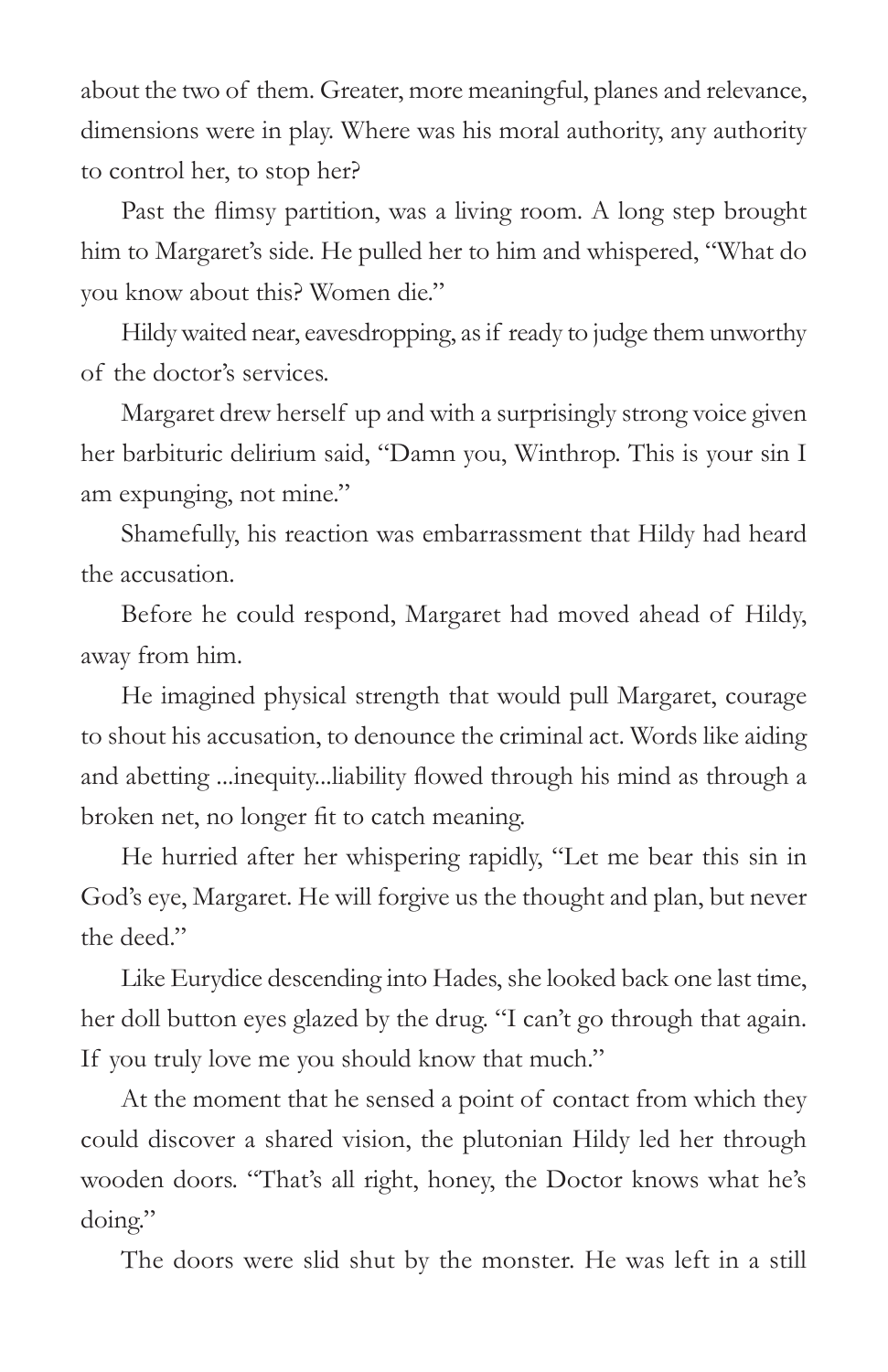functional living room, a couch, a faded lithograph of a garden. A whiff of alcohol mingled with the common aroma of the decay of fabric and dirt of an old house. He waited for the inspiration, prayed quickly before thinking that he was wasting time.

He should call her father, but an evil thought stopped him. She had brought him here to compound the act. How would he ever explain how they had ever come to be here? He would never be able to disassociate himself from this.

He must act now or finally and forever lose whatever pretense he might have at a virtuous resolution of the conflict. Weakness, the shattering of self-image, dropped him into a dining room chair, the dead weight of a steer with a bolt shot into its head. He listened as if for a coming attack at the slight creaks and occasional unidentifiable sounds of the old house. At this supreme moment of moral crisis, he did not pray, or seek God's help. He shrank not to be noticed by the All-seeing eye.

But was not this when God found you with the guidance of moral clarity? Another bolt entered his brain, a childish fear of abandonment. God would not come to him, unless Winthrop demonstrated virtue, defended the right, delivered himself completely to the guidance.

The vast evil that he faced made him feel small and inept. Courage, where was his courage? Where was his hope? Betrayed. He had betrayed faith. The lives of the saints, the courage of faith, even the most humble in the face of the most overawing evil had found the righteous path if only to die. Saints in whose company Winthrop had since childhood thought himself capable of joining looked down on him with scorn. But in the stories of the martyrs there was no mention of the witness, of the nameless face that looked and turned away as if nothing disturbed the normalcy of atrocity.

"Suffer me that I may speak; and after that I have spoken..." he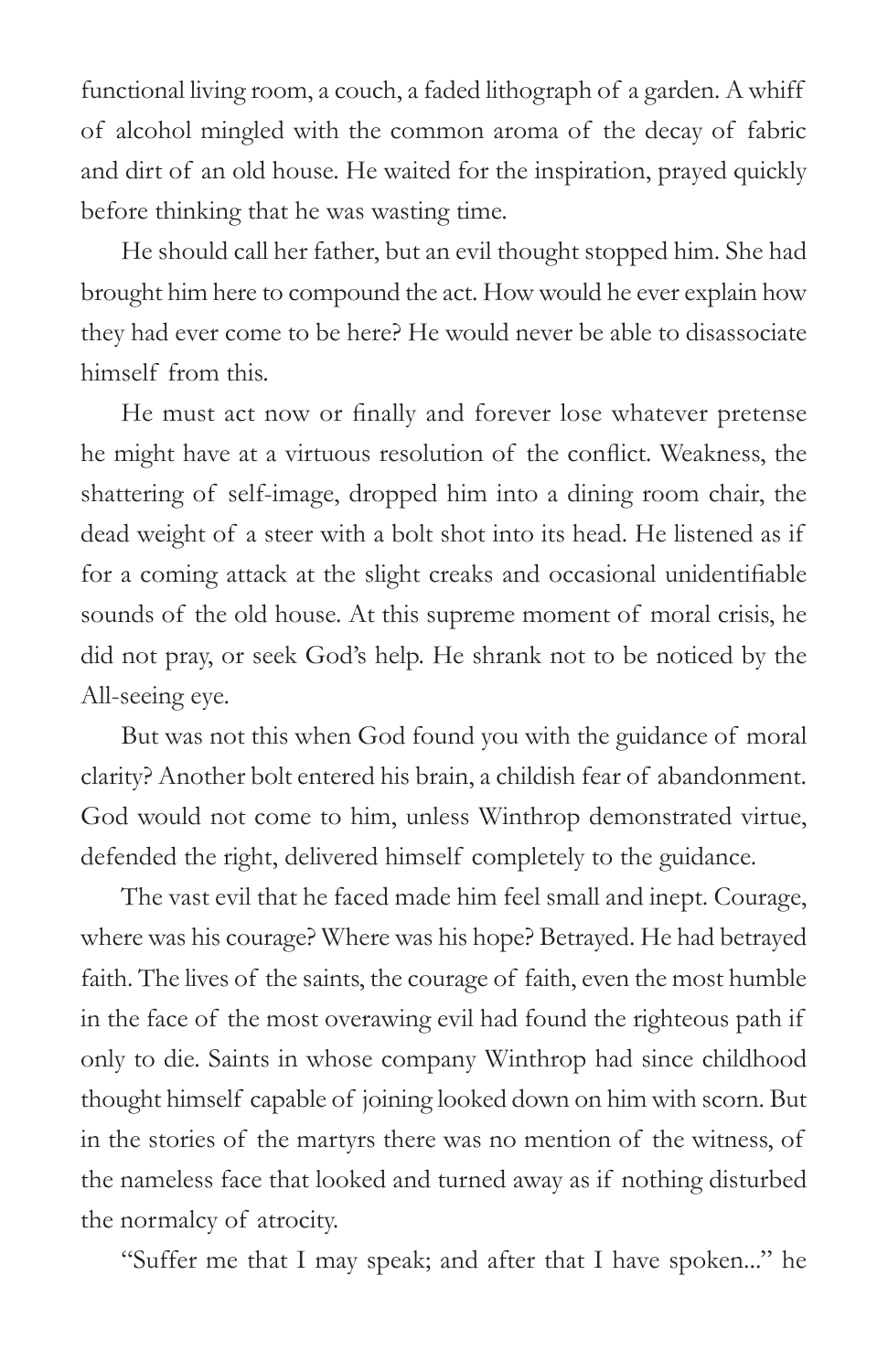whispered.

Job's answer was an echo in Winthrop's mind, "mock on, mock on, mock on, mock on..."

Winthrop tried but could not rise. After all, what did this have to with him anymore? There was only so much that one man could do. He would divorce her. He imagined himself in Africa. Ten years from now, perhaps he would return with slides of his open wall, thatched roof church that he had built, dark light reflecting faces, white smiles from wooden benches or used school desks shipped from an inspired midwest congregation, recordings of odd accented chorus of old hymns "...hallay, hallay..."

Winthrop jerked, pushed to awareness, by another presence entering the dark cave. Hildy passed through in response to the faint chiming of a bell.

Winthrop returned her smile with a stare. "*...by wicked hands.*.."

With the precision of a Nazi train delivering another load of Jews to Dachau, a young woman was brought into the living room and seated in an old stuffed chair facing Winthrop. She appeared to be college age, pretty and emphatic in her fear and sorrow. After Hildy had left her "for just a few minutes. I's to help the doctor." Yes, to help the doctor murder his child, to cast his wife into purgatory.

The co-ed stared at the faded patterns of a Turkish artisan as if to find a way out of the perdition of the evil cave.

Why was she alone? Stupid, of course she did not have a husband. That is why she was here. No husband would allow this to happen.

Winthrop reached up and removed his white collar.

At that moment, a loud sob penetrated the sliding wooden door, then a pitiful wail of the damned.

Would this fantastic day of sight and comprehension of unimagined horrors ever cease its mad lecture? Winthrop rose towards the sound,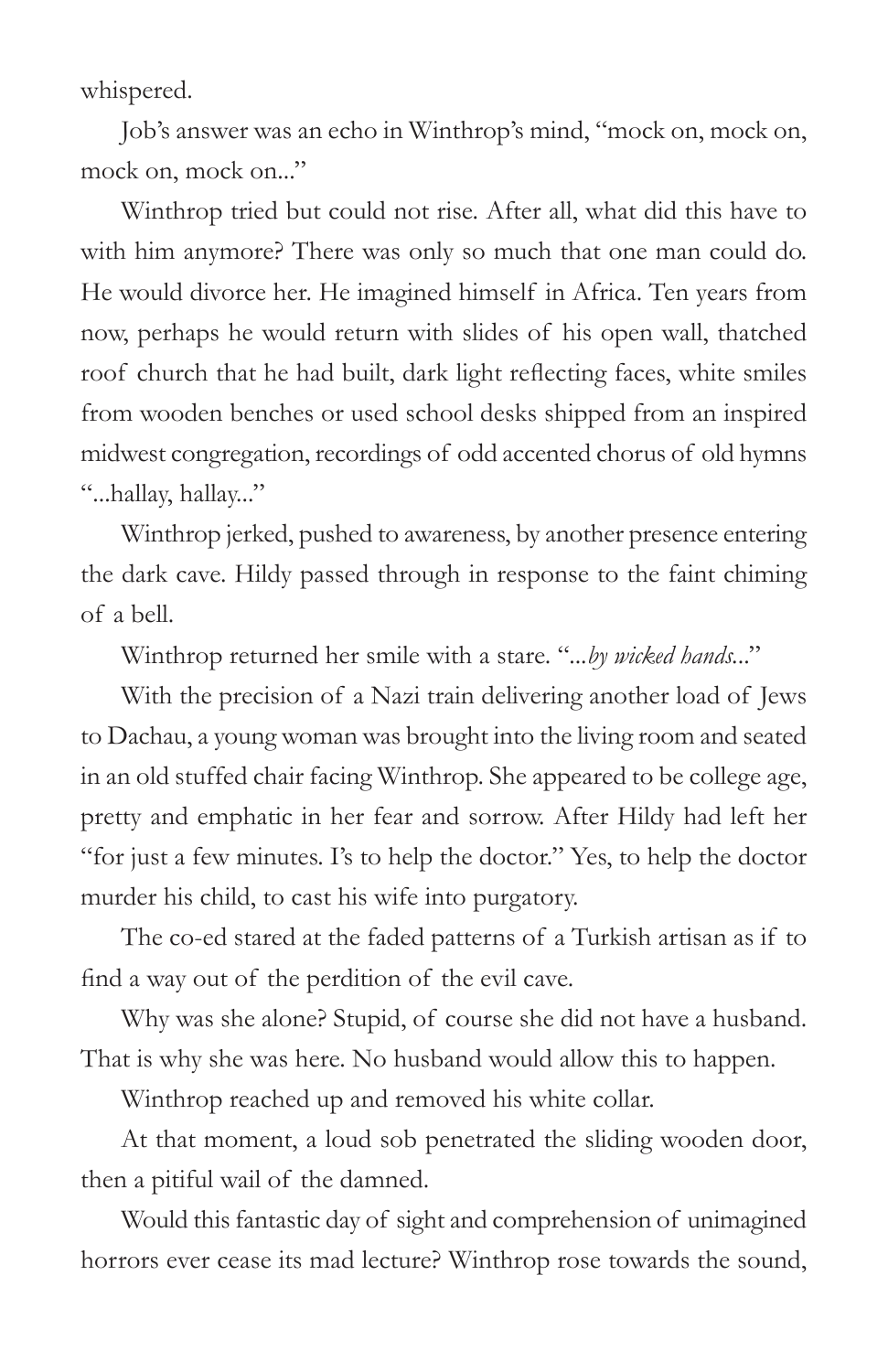turned towards the front door to flee, then collapsed back into the chair.

The house momentarily returned to its private sounds. Acid burned inside Winthrop.

He heard Margaret cry followed by the muffled sound of a man's voice. Surprising action came as an accident. Perhaps, it was the evidence of another man causing her pain: doctor, abortionist, murderer, violator of his wife's womb. From victim to defender Winthrop threw open the sliding wooden doors, breaking their barring enchantment.

Where the dining room table should have been was a perverted chair with Margaret's feet strapped by leather bands to stirrups that held her naked thighs apart. A Negro was bent over her holding a clear plastic tube attached to a device that looked like a glass encased concertina. Her vagina, place of mystery that he had rarely seen was spread as a red wound by a hideous tool.

Winthrop flailed at the equipment, knocking over a thin stand holding a bottle. He tore at the bindings, yanked the foul metal phallus from within his wife.

The doctor tried to restrain him, as did the stronger Hildy.

"Sir," the doctor said, "You will hurt her. See, there you've cut her. I can't be responsible for that."

"You ain't getting none of your money back," Hildy said.

"We've changed our minds. I can not condone this." Winthrop pulled sombulent Margaret to his chest. "Please, please, just permit us to leave"

Neither interfered with his clumsy escape.

Margaret was a limp weight. Her barely open eyes did not appear to see him. He dragged her from beneath her arms, the pale green gown in which she was clothed pulled away from her naked back. He tried to cover her while not losing his grip and movement out of the evil confines of the abortionist's operating room.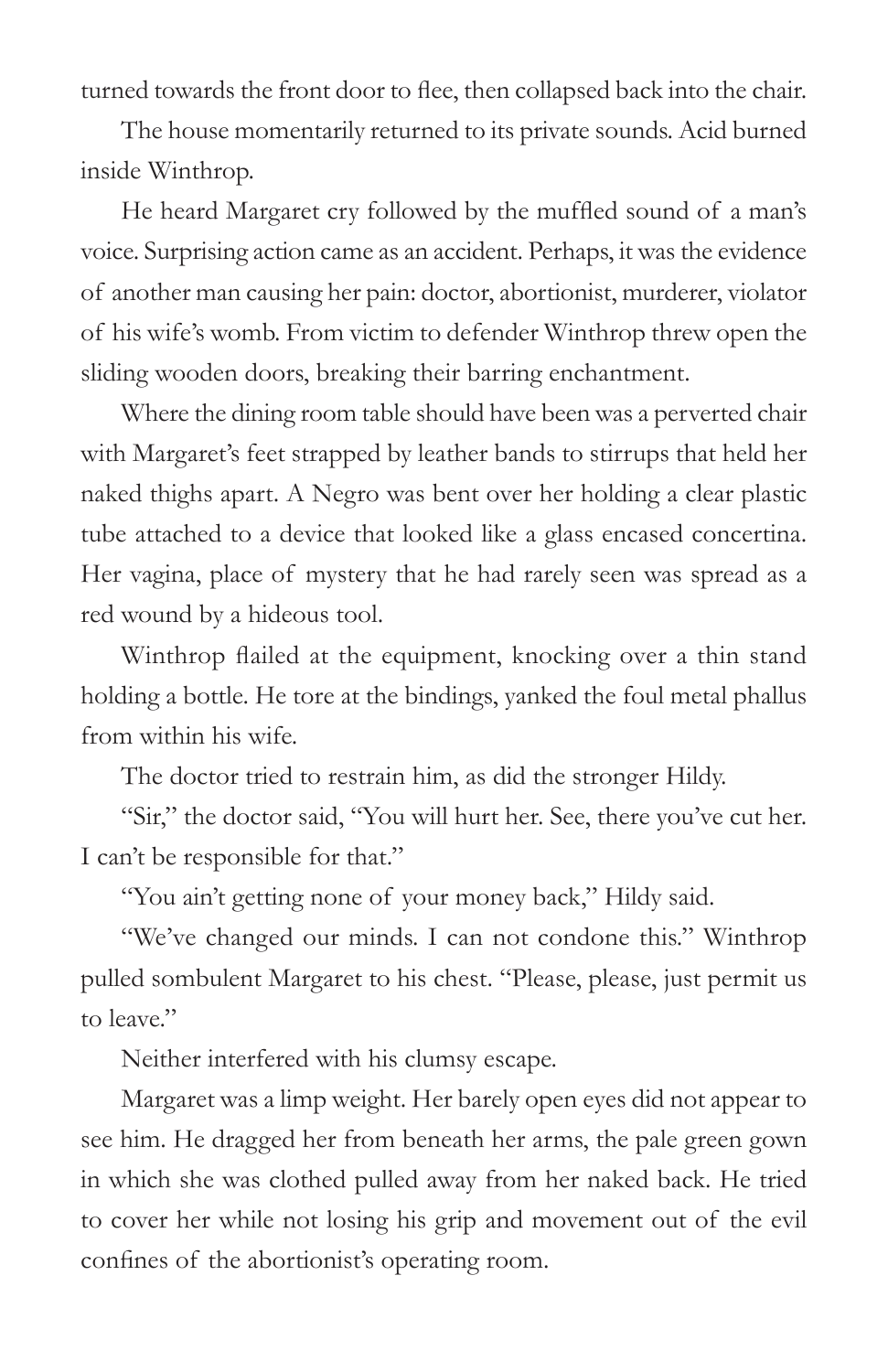The shocked co-ed stood as if witnessing a corpse and fled out the front door ahead of him.

"Hey! Hey, wait," Hildy called.

Bent back, he dragged Margaret on the rain soaked cement to their car.

He rolled her over and lay her across the seat from the passenger side, ran around to the driver's side and pushed her up to a limp sitting position, returned and closed the passenger door.

Margaret rolled her head and gurgled, closed her eyes and snored in a regular sonorous rhythm.

The green revealing gown in which she had been clothed was wet with blood, not red as from a cut, but darker, bluer almost black, thick and clotted.

His prayers that she not die were interrupted by his dilemma of where to take her. How would he get her into their house without the neighbors seeing the priest dragging his nearly nude and bleeding wife?

He must take her to the hospital. But that was a confession that he could not make. He would take her home, clean and dress her, pray for the Lord's mercy that she not die. But their house was on a block in the city where many did not work. Even in the rain, too many bored eyes would be watching the street. Without a driveway to get close to the house, he might have to drag her down the block. No, that was unacceptable.

His church was set on a quarter acre within a landscape of two-story apartment buildings and small stores. He drove across the wet lawn, turned sharply around the thick trunk of a maple, and parked the car so that the passenger side was abreast of a metal fire door that led into the vestry.

He hurried to the front, unlocked the chapel, pushed the bar to slowly open the rear metal door, glanced at the row of unused clothes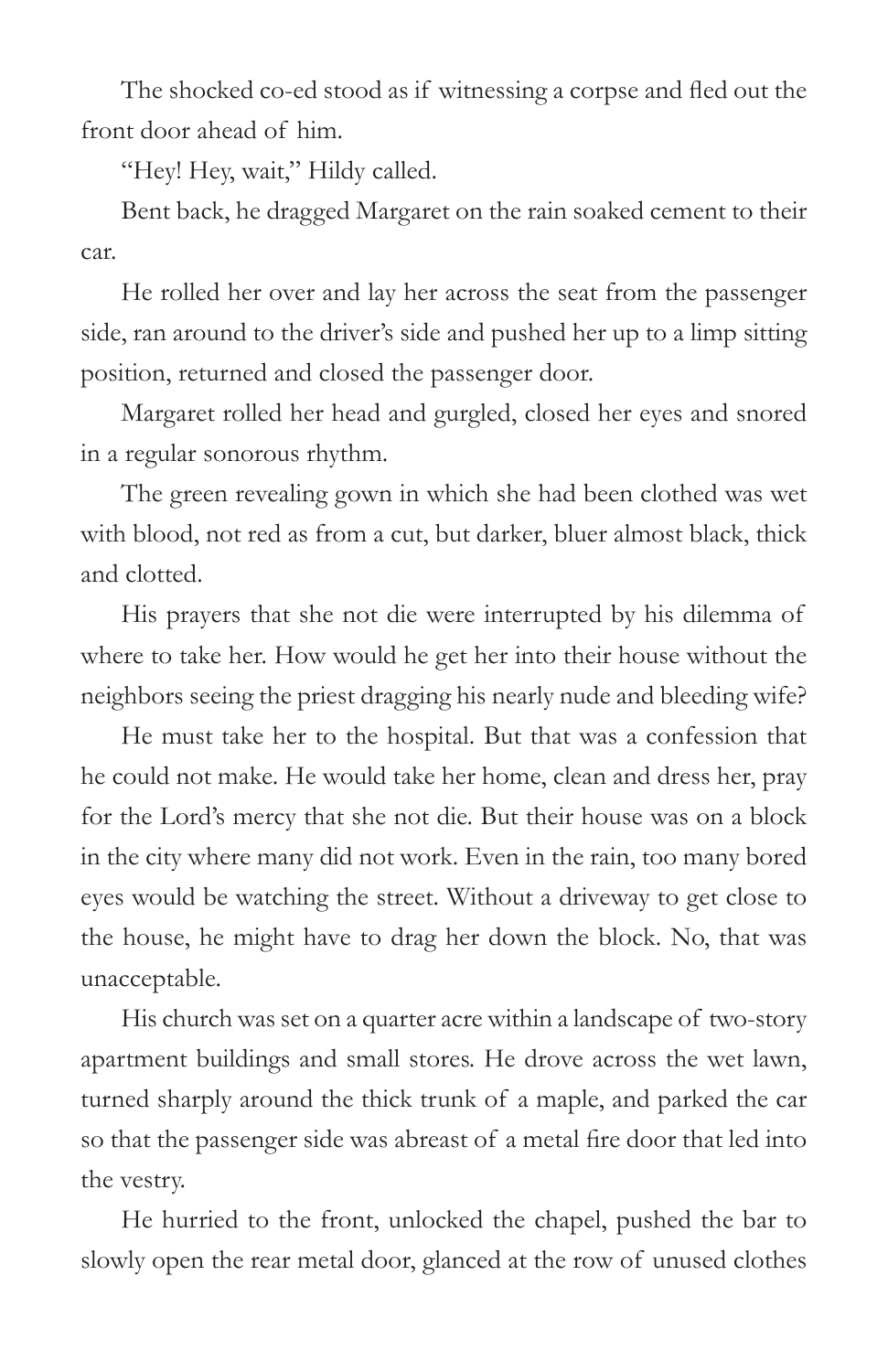lines and gardens let go for the winter, judged that he would be shielded from all but a few backyards, yanked open the car door and dragged his wife into the church.

They were alone, locked in. Nobody would be coming to the church. It would be better to move the car, so as not to cause a curious visit, but he might have to take her away by the same route. Where could be put her? In what could he clothe her? He had to attend to her wound.

She lay on the floor. The gown pulled up over her right shoulder. Her soft full white breasts spread towards her arms with the motion of arrested waves.

He bathed her with a gray dish towel and a pot of hot water from the small kitchen next to the vestry. The blood came up from the pale skin of her inner thighs. He wrung the towel. The metal backed water turned a rose hue. Then, he bathed her vagina to reveal a complex construction of skin with folds and contours that varied from liver to pale pink.

For a moment he stared at that which had been the instigator of his delirium the night that he had come to her bed. The organ had the appearance of something constructed by the Maker more for exit than entrance. He thought it ugly and vile and shuddered as if he had swallowed an antidote.

He dressed Margaret in an ankle-length white choir robe and dragged her another forty feet into the chapel up the one step of the carpeted sacristy beneath the reredos mural of the Ascension. He cleared the silver chalices and bowls, laid her atop the communion table, another choir robe for a pillow. Outside the rain lashed against the church. Dim light illuminated the stained glass. Wilted hot house lilies drooped at the corners of the red carpeted stage from which he preached. He lit tall white cylindrical votive candles so that Margaret had the appearance of a corpse set out for mourning.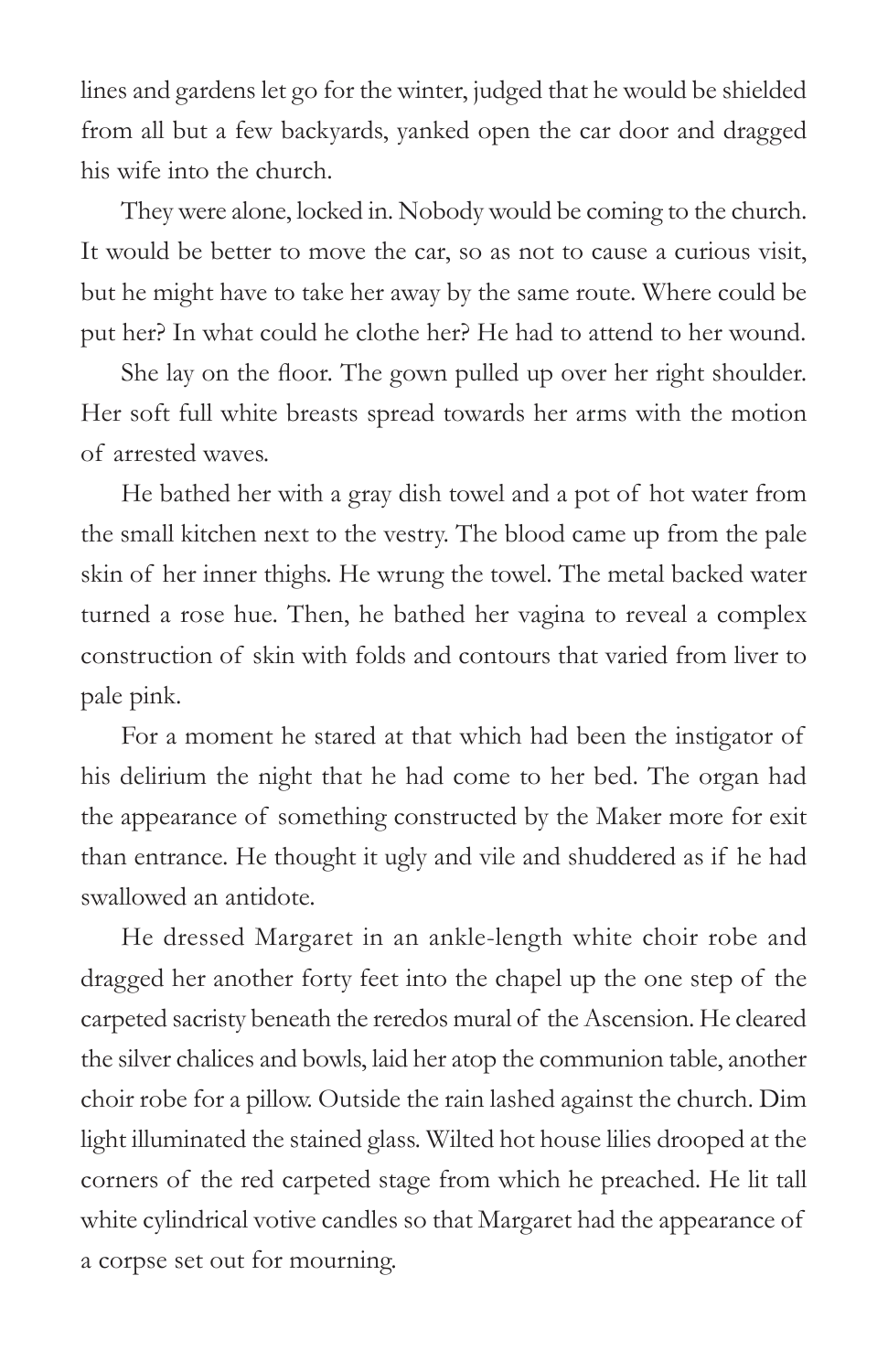From the first pew, he watched her. Her straight brown hair fell over her shoulders.Her hands were folded on her chest. She maintained her death pose without movement.

What if she was dead? What if he had murdered her by bringing her here rather than the hospital? All he craved was to find a connecting path out of this twisted maze back to the known course his life had been before he had sinned. Yes, it had been a sin, for sin in all its forms is but an imitation of the fall from grace, cast from the comfortable and the known into question and doubt. He knew now that he had sinned. In that way they were joined in mind and spirit. If God gave him his sanctified life back he would never, ever, be tempted by flesh again.

Her hand dropped from her chest and as if a weight pulled her body from the narrow table. Before he could reach her, she appeared to have caught her fall enough so that she fell into his arms.

He helped her sit up on the floor and lean against the table. Her pupils were enlarged as she stared at him, the candle-lit pews and back to him. "I...I'm," she tried to speak, then felt and looked at the choir robe in which she was clothed.

"I'll get you some tea." He felt embarrassed, fearful of her reaction to what he had done.

He lit a burner and ran tap water into a copper kettle. She remained propped against the altar table when he returned while the water boiled.

"Is it over?" she asked.

"No, I stopped them," his whisper expanded in the hollow of the chapel.

She made a sound that was a mixture of a deep sigh and a groan. "What am I going to do?"

He took one step towards her then stepped back and made no response.

She looked at him with a curious expression. "It was a mistake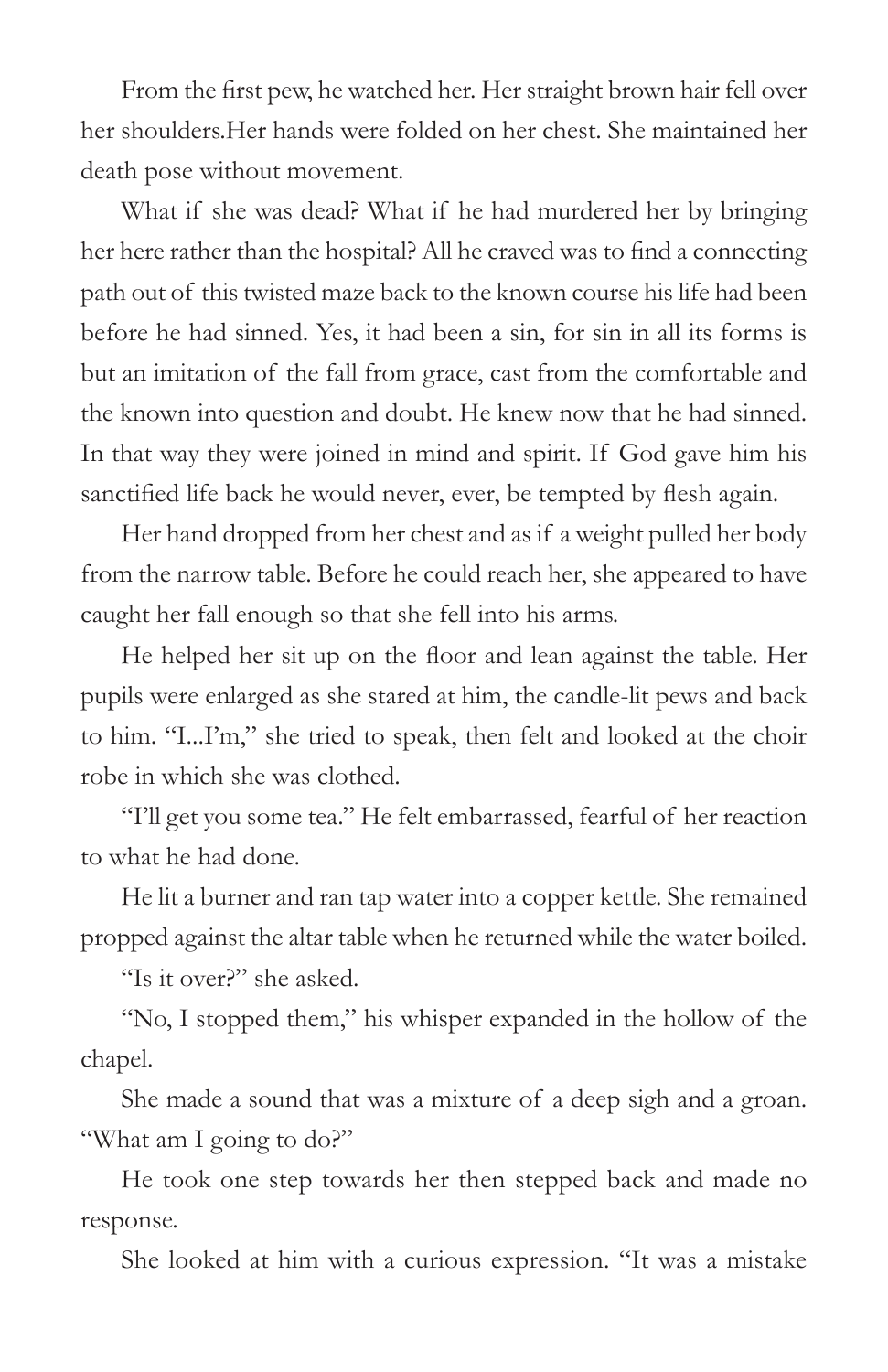bringing you."

"I'm sorry."

"You despise me."

He should despise her, but he did not. She was the path back to grace, only together could they return. This fantastic day had taught him the futility of words. Again competing silences, but now without superiority he felt the exhaustion of the vanquished. The faint whistle of the boiling water mixed with the sound of the rain. "I'll get your tea," he said.

\* \* \*

Two weeks later they ate dinner as a family in the rectory of St. Marks. Winthrop felt uncertain if he had been accepted back into the fold. He and Margaret sat beside each other, Margaret's mother and Prudence opposite them, Reverend Whistler at the head of the table. The lamb had been carved by Reverend Whistler. Winthrop's motherin-law served side dishes from two china bowls. Margaret stirred beside him.

"I went to the doctor, Friday," she said in a faint voice.

"What did you say, Peg?" Reverend Whistler asked loudly as if to encourage Margaret.

"We're going to have another child," Margaret said and cleared her throat.

"That's wonderful!" Winthrop's mother-in-law came around the table to hug Margaret.

Prudence looked at him and he felt he had to say something to her. "You're going to have a little brother or sister." He glanced at Reverend Whistler.

Mrs. Whistler said, "James, what's the matter with you? Didn't you hear?"

Reverend Whistler grinned. The red tops of his cheeks climbed to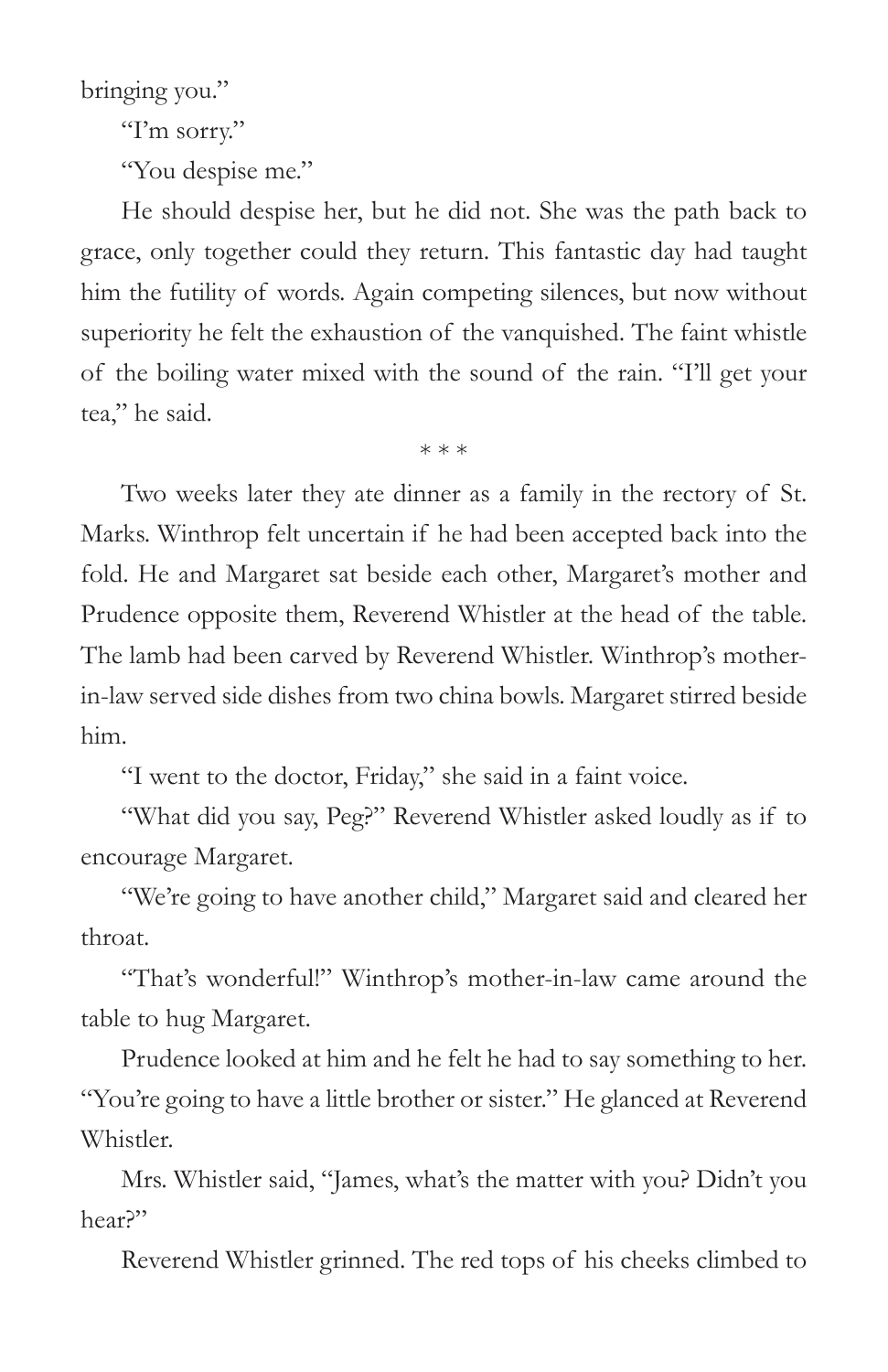his crinkled eyes. "That's good news. I'll say, that's mighty fine news

No congratulations were offered to Winthrop.

After the meal, they walked out into the first truly frigid night of the year. Margaret and Prudence had gone down the walk to the car. Reverend Whistler stepped outside and put his arm around Winthrop's shoulder. "Make the best of it, my boy."

Winthrop smiled but saw only threat in his father-in-law's expression.

\* \* \*

Margaret was wheeled into the delivery room two weeks before she was due for the scheduled Caesarean. As far as Winthrop could tell, she had found a proper dosage of the Seconal so that she had functioned during the day caring for Prudence and did not overtly behave as if she had a problem.

Winthrop did not try to correct her, avoided physical contact except for the few times that she had offered him her cheek when he came home from work. If he walked very quietly, made no sudden movements, he felt as if he had found a very narrow path of grace.

On the rolling bed, Margaret clutched her father's Bible to her chest and closed her eyes when Winthrop gave her slender arm a squeeze of encouragement.

Winthrop waited in the room reserved for the immediate family. He sat at a small desk to write a sermon on the hospital stationary.

He wrote the date and the title, "THE FOUNDATION OF COURAGE IS HOPE." The words came easily as if we are all given one bit of wisdom to impart, and this was his.

The sermon was complete when Doctor Kepler came to bring him to see his new baby girl, a squaller, healthier in appearance than her sister had been.

"What are you going to name her," a nurse with a clipboard asked in the recovery room.